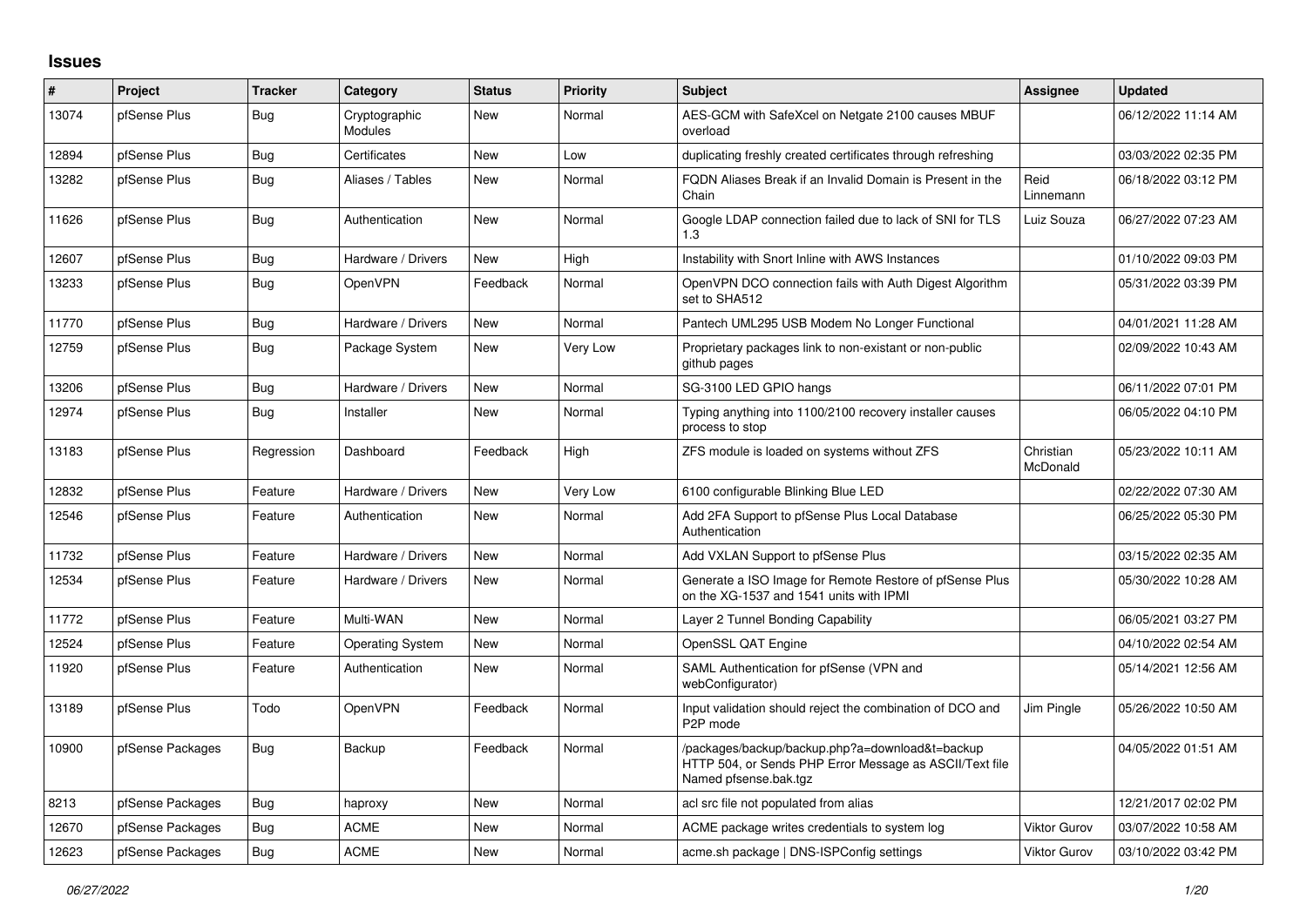| #     | <b>Project</b>   | <b>Tracker</b> | Category                    | <b>Status</b>                 | <b>Priority</b> | <b>Subject</b>                                                                                            | Assignee            | <b>Updated</b>      |
|-------|------------------|----------------|-----------------------------|-------------------------------|-----------------|-----------------------------------------------------------------------------------------------------------|---------------------|---------------------|
| 8560  | pfSense Packages | Bug            | <b>ACME</b>                 | New                           | Normal          | ACME: can't update DNS records in DNSMadeEasy registar<br>for several domains with different API keys/ids |                     | 06/08/2018 01:28 PM |
| 11997 | pfSense Packages | Bug            | <b>IPsec Profile Wizard</b> | <b>New</b>                    | Normal          | Add Support for Android Strongswan Profiles in the Profile<br>Wizard                                      | Jim Pingle          | 07/10/2021 07:51 PM |
| 12507 | pfSense Packages | <b>Bug</b>     | softflowd                   | <b>Pull Request</b><br>Review | Normal          | Add support for bi-directional flows in softflowd                                                         |                     | 11/11/2021 03:53 AM |
| 12286 | pfSense Packages | Bug            | FreeRADIUS                  | New                           | Normal          | Add support for ntlm auth in LDAP                                                                         |                     | 08/20/2021 08:27 AM |
| 10265 | pfSense Packages | Bug            | <b>Notes</b>                | New                           | Very Low        | Adding a Note with malformed title will force system restore                                              |                     | 02/27/2020 10:12 AM |
| 11493 | pfSense Packages | <b>Bug</b>     | Zabbix                      | New                           | Very Low        | After upgrade zabbix proxy wont start                                                                     |                     | 02/21/2021 05:31 AM |
| 10845 | pfSense Packages | Bug            | apcupsd                     | New                           | Normal          | apcupsd doesn't stop when not enabled                                                                     |                     | 08/24/2020 10:16 AM |
| 8454  | pfSense Packages | Bug            | arpwatch                    | New                           | Very Low        | Arpwatch package break email notifications from other<br>sources                                          |                     | 06/23/2022 07:49 PM |
| 12101 | pfSense Packages | Bug            | arpwatch                    | Assigned                      | Normal          | ArpWatch Suppression Mac for "flip-flop" not suppressing                                                  | Viktor Gurov        | 10/09/2021 07:19 PM |
| 9676  | pfSense Packages | <b>Bug</b>     | pfBlockerNG                 | New                           | Normal          | AS lookup fails                                                                                           |                     | 12/26/2019 12:17 AM |
| 13214 | pfSense Packages | Bug            | node exporter               | <b>Pull Request</b><br>Review | Normal-package  | AttributeError: 'NoneType' object has no attribute 'text'                                                 | lan Grindley        | 05/25/2022 08:20 AM |
| 11572 | pfSense Packages | Bug            | pfBlockerNG                 | New                           | High            | Auto created firewall rules have IPv4 as protocol only - even<br>for IPv6 lists.                          |                     | 06/25/2022 10:59 AM |
| 9495  | pfSense Packages | Bug            | <b>AWS VPC</b>              | New                           | Normal          | AWS VPC VPN wizard produces incorrect config (SHA256<br>should be SHA1)                                   |                     | 08/19/2019 02:45 PM |
| 9497  | pfSense Packages | Bug            | AWS VPC                     | <b>New</b>                    | Normal          | AWS VPN Wizard: WebGUI times out.                                                                         |                     | 11/13/2019 10:07 AM |
| 11098 | pfSense Packages | <b>Bug</b>     | Backup                      | Feedback                      | Normal          | Backup Files and Directories plugin crashes firewall if /root<br>specified as backup location             | <b>Viktor Gurov</b> | 12/23/2021 10:45 AM |
| 12167 | pfSense Packages | Bug            | <b>FRR</b>                  | Feedback                      | Normal          | BGP TCP setkey not set if neighbor is in peer group                                                       | <b>Viktor Gurov</b> | 09/16/2021 09:38 AM |
| 13114 | pfSense Packages | Bug            | <b>BIND</b>                 | Feedback                      | Normal          | BIND calls rndc in rc stop when named is not running                                                      | <b>Stuart Wyatt</b> | 05/04/2022 12:41 PM |
| 10445 | pfSense Packages | Bug            | <b>BIND</b>                 | Feedback                      | Normal          | BIND crashed when added RPZ. rpz is not a master or slave<br>zone.                                        |                     | 04/21/2022 12:40 PM |
| 12869 | pfSense Packages | Bug            | <b>BIND</b>                 | Feedback                      | Normal          | Bind DNS Package AAAA filtering Broken on new ZFS<br>Installs                                             | Viktor Gurov        | 03/09/2022 12:38 PM |
| 11563 | pfSense Packages | <b>Bug</b>     | <b>BIND</b>                 | <b>New</b>                    | High            | BIND GUI writes TXT records > 255 characters                                                              |                     | 02/27/2021 07:11 AM |
| 8197  | pfSense Packages | Bug            | <b>BIND</b>                 | <b>New</b>                    | Normal          | BIND UI fails to properly update zone with inline DNSSEC<br>signing enabled                               |                     | 02/18/2019 05:23 PM |
| 10330 | pfSense Packages | Bug            | <b>BIND</b>                 | Feedback                      | Normal          | BIND zone configuration displays wrong DS resource record<br>with inline DNSSEC signing enabled           |                     | 04/21/2022 12:40 PM |
| 11074 | pfSense Packages | Bug            | <b>BIND</b>                 | New                           | Low             | bind Zone Settings Zones, Save button opens "Confirmation<br>required to save changes"                    |                     | 11/16/2020 11:08 AM |
| 11742 | pfSense Packages | <b>Bug</b>     | Suricata                    | <b>New</b>                    | Normal          | Blocking / Unblocking is not working correctly.                                                           |                     | 09/01/2021 11:08 AM |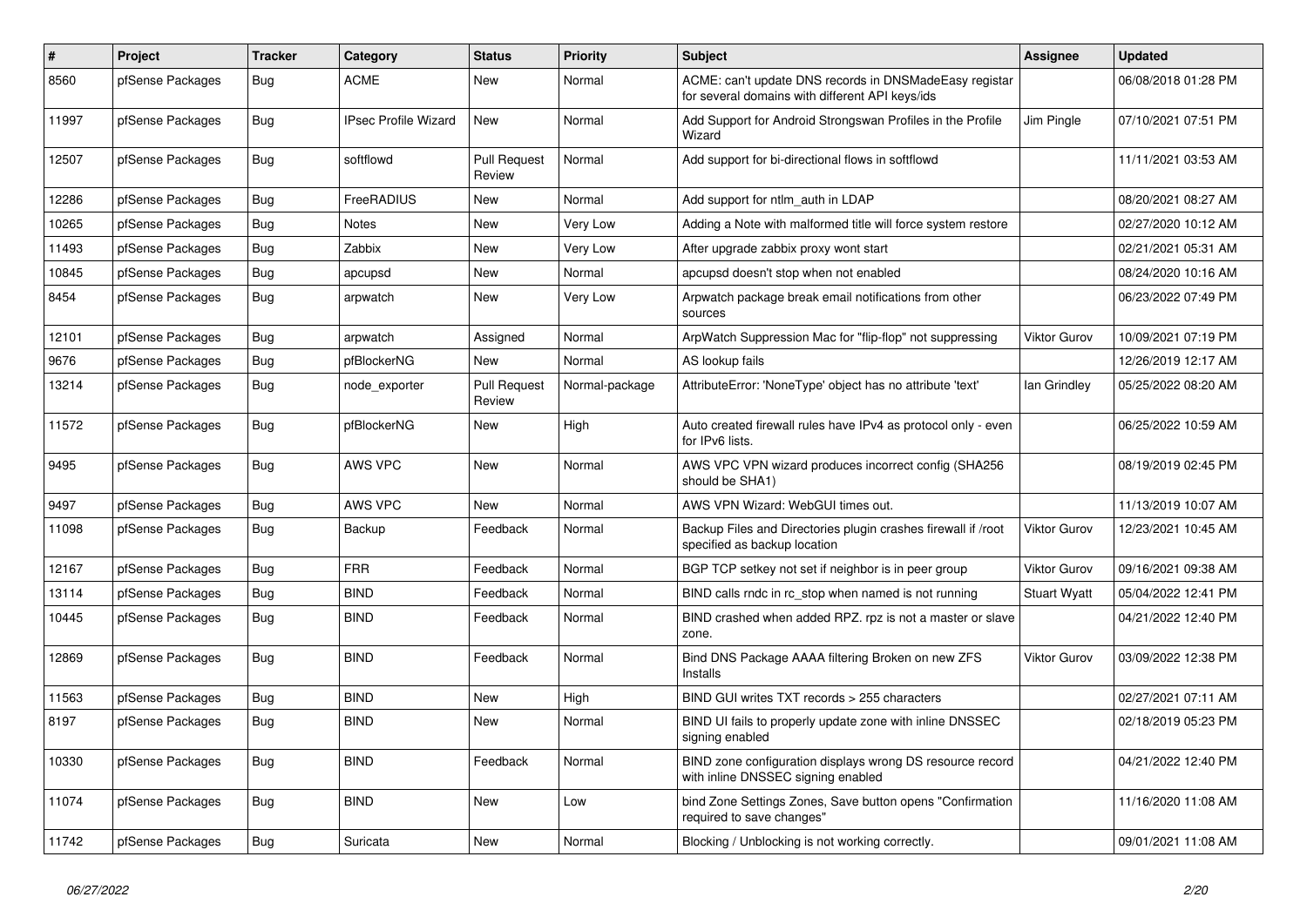| #     | Project          | <b>Tracker</b> | Category                 | <b>Status</b> | <b>Priority</b> | <b>Subject</b>                                                                                              | Assignee              | <b>Updated</b>      |
|-------|------------------|----------------|--------------------------|---------------|-----------------|-------------------------------------------------------------------------------------------------------------|-----------------------|---------------------|
| 10936 | pfSense Packages | Bug            | haproxy                  | Feedback      | Normal          | both haproxy/haproxy-devel non-existent option<br>lb-agent-chk                                              |                       | 04/21/2022 12:40 PM |
| 4088  | pfSense Packages | Bug            | squidguard               | Feedback      | Normal          | Buggy squidgurd config file is created                                                                      | <b>Viktor Gurov</b>   | 01/28/2021 10:01 AM |
| 1620  | pfSense Packages | Bug            | Squid                    | New           | Normal          | Can't use transparent proxy when using bridge.                                                              |                       | 10/07/2021 04:19 AM |
| 7403  | pfSense Packages | Bug            | FreeRADIUS               | New           | Normal          | Captive Portal + freeradius2 + MySQL problems with<br>German Umlaut                                         |                       | 03/17/2017 09:12 AM |
| 11388 | pfSense Packages | Bug            | FreeRADIUS               | Feedback      | Normal          | Captive Portal authentication error with MySQL backend                                                      | <b>Viktor Gurov</b>   | 02/10/2021 08:54 AM |
| 9012  | pfSense Packages | <b>Bug</b>     | Squid                    | New           | Very Low        | Captive Portal authentication in Squid Proxy Server does<br>not work                                        |                       | 10/12/2019 05:06 AM |
| 8251  | pfSense Packages | Bug            | FreeRADIUS               | Feedback      | Normal          | Captiveportal + FreeRadius "Last activity" resets to Session<br>start                                       |                       | 08/13/2019 11:10 AM |
| 12036 | pfSense Packages | Bug            | Zabbix                   | Feedback      | Normal          | Certificate Manager page do not show Zabbix used<br>certificates                                            | <b>Viktor Gurov</b>   | 07/15/2021 11:46 AM |
| 12206 | pfSense Packages | Bug            | <b>NET-SNMP</b>          | Feedback      | Normal          | Certificate Manager page doesn't show Net-SNMP used<br>certificates                                         | <b>Viktor Gurov</b>   | 12/30/2021 09:40 AM |
| 11054 | pfSense Packages | Bug            | FreeRADIUS               | Assigned      | Normal          | Check Client Certificate CN not working as described                                                        | Viktor Gurov          | 12/14/2021 07:22 AM |
| 13073 | pfSense Packages | <b>Bug</b>     | Squid                    | New           | Normal          | ClamAV - clamd dies with high CPU load and thus the<br>C-ICAP of squid-reverse proxy causes http:500 errors |                       | 04/19/2022 05:38 AM |
| 12188 | pfSense Packages | Bug            | OpenVPN Client<br>Export | New           | Normal          | client export breaks multi remote configurations                                                            |                       | 10/02/2021 05:58 PM |
| 12258 | pfSense Packages | Bug            | <b>WireGuard</b>         | Feedback      | Normal          | Copy key buttons only work in HTTPS mode                                                                    |                       | 02/03/2022 04:57 AM |
| 12423 | pfSense Packages | Bug            | pfBlockerNG              | Feedback      | Normal          | Dashboard shows "SQLite database missing, Force Reload<br>DNSBL to recover!"                                |                       | 12/31/2021 01:06 PM |
| 10601 | pfSense Packages | Bug            | Status Monitoring        | New           | Normal          | Dashboard->Traffic Graphs Scale is capped for outbound                                                      |                       | 05/29/2020 10:13 AM |
| 12924 | pfSense Packages | <b>Bug</b>     | WireGuard                | New           | Normal          | DNS Resolver WireGuard ACL Inconsistency                                                                    | Christian<br>McDonald | 04/10/2022 10:36 AM |
| 7453  | pfSense Packages | Bug            | <b>ACME</b>              | <b>New</b>    | Normal          | DNS-ovh need to save or display consumer key                                                                |                       | 04/06/2017 10:54 AM |
| 12414 | pfSense Packages | <b>Bug</b>     | pfBlockerNG              | Feedback      | Normal          | DNSBL SafeSearch page displays input validation error if<br>DoH / DoT blocking is not enabled               |                       | 12/30/2021 02:49 PM |
| 11980 | pfSense Packages | <b>Bug</b>     | FreeRADIUS               | Feedback      | Normal          | EAP does not work with SQL backend                                                                          |                       | 07/21/2021 07:24 AM |
| 11414 | pfSense Packages | <b>Bug</b>     | pfBlockerNG              | New           | Normal          | Enabling feed "Public DNS4 all" breaks some Google<br>services                                              |                       | 02/13/2021 02:46 AM |
| 10426 | pfSense Packages | Bug            | Filer                    | Feedback      | Normal          | Filer must validate that File name is uniq                                                                  |                       | 04/20/2022 11:02 AM |
| 11180 | pfSense Packages | Bug            | Filer                    | Feedback      | Normal          | Filer run action for files on sync that wan't been modified                                                 | <b>Viktor Gurov</b>   | 01/08/2021 07:27 AM |
| 11235 | pfSense Packages | <b>Bug</b>     | Filer                    | New           | Normal          | Filer run script when "state" unchanged                                                                     |                       | 01/08/2021 07:24 AM |
| 11847 | pfSense Packages | Bug            | <b>FRR</b>               | Feedback      | Normal          | Filters not applied to PEER Groups                                                                          | Viktor Gurov          | 07/30/2021 07:45 PM |
| 12667 | pfSense Packages | Bug            | WireGuard                | New           | Normal          | Firewall Crashed After Upgrading Wireguard                                                                  |                       | 01/07/2022 09:18 AM |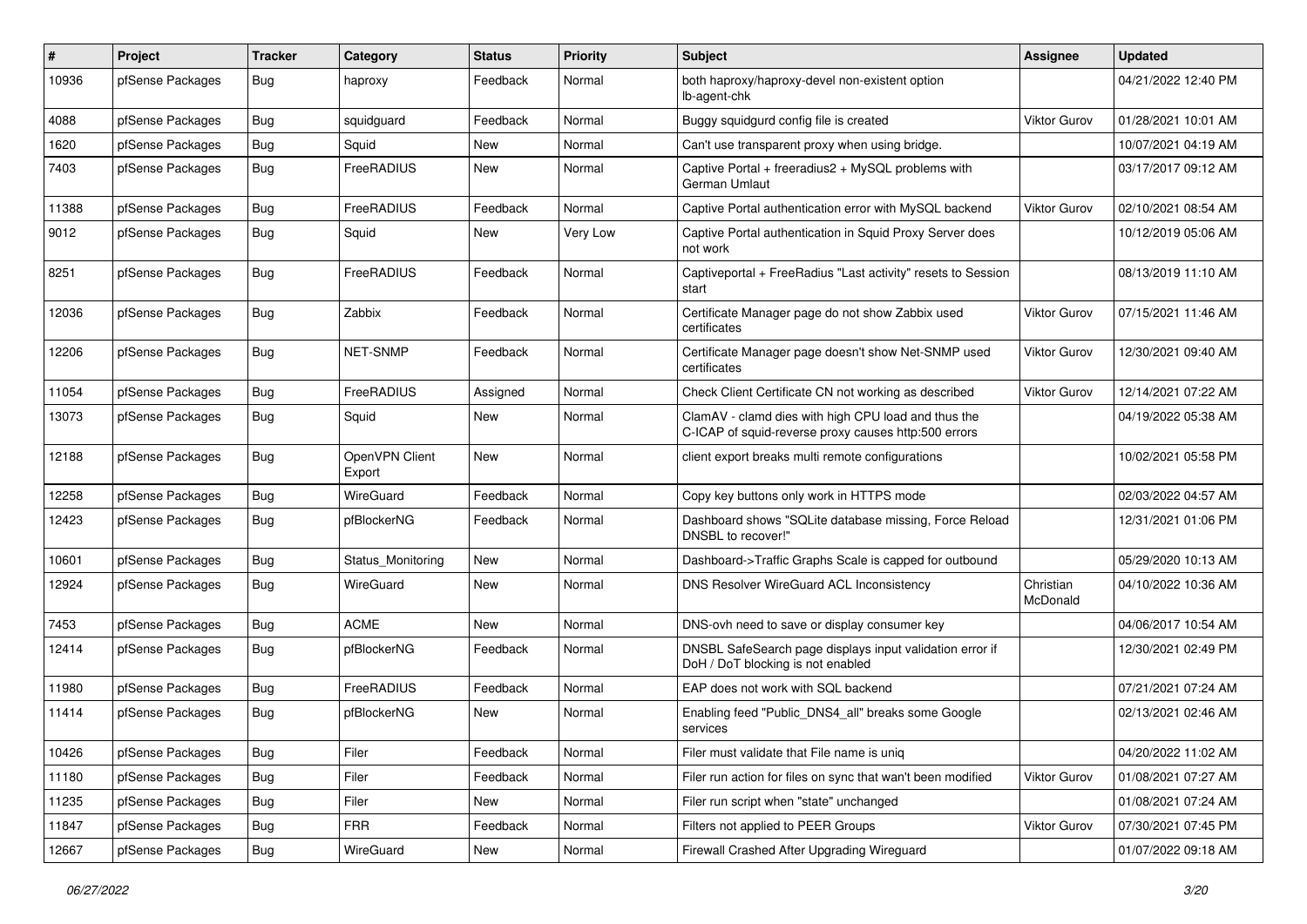| #     | Project          | Tracker    | Category   | <b>Status</b>                 | <b>Priority</b> | <b>Subject</b>                                                                                                                                                          | <b>Assignee</b>     | <b>Updated</b>      |
|-------|------------------|------------|------------|-------------------------------|-----------------|-------------------------------------------------------------------------------------------------------------------------------------------------------------------------|---------------------|---------------------|
| 13045 | pfSense Packages | <b>Bug</b> | WireGuard  | New                           | Normal          | Firewall floating rules ignore WireGuard traffic                                                                                                                        |                     | 04/11/2022 09:40 AM |
| 11204 | pfSense Packages | <b>Bug</b> | NET-SNMP   | Feedback                      | Normal          | Fix net-snmp logging to syslog                                                                                                                                          | Jim Pingle          | 03/19/2021 05:10 AM |
| 10503 | pfSense Packages | Bug        | <b>FRR</b> | New                           | Normal          | Flapping any GW in multi-WAN influences restating all IPsec<br>tunnels in FRR which leads to dropping all IPsec VTI static<br>routes and related BGP issues             |                     | 05/08/2020 07:51 PM |
| 8752  | pfSense Packages | Bug        | squidguard | <b>New</b>                    | Normal          | For SquidGuard in "Common ACL" menu "Target Rules List"<br>"access" option always stays with default value '---' for my<br>Target category                              |                     | 08/06/2018 05:53 AM |
| 11522 | pfSense Packages | Bug        | Zabbix     | <b>New</b>                    | Normal          | fping6 error                                                                                                                                                            |                     | 02/24/2021 07:13 AM |
| 8589  | pfSense Packages | Bug        | FreeRADIUS | New                           | Normal          | FreeRadius 0.15.5_2 ignoring tunnelled-reply=no                                                                                                                         |                     | 02/18/2019 03:40 PM |
| 8513  | pfSense Packages | Bug        | FreeRADIUS | New                           | High            | Freeradius 3.x Idap problem                                                                                                                                             |                     | 02/18/2019 05:22 PM |
| 10695 | pfSense Packages | <b>Bug</b> | FreeRADIUS | New                           | Normal          | FreeRadius Accounting skipping MBs after reboot due to<br>power down                                                                                                    |                     | 06/24/2020 04:49 AM |
| 11331 | pfSense Packages | Bug        | FreeRADIUS | Feedback                      | Normal          | FreeRADIUS latest package upgrade broke Plain Mac<br>Authentication                                                                                                     | <b>Viktor Gurov</b> | 01/30/2021 10:08 AM |
| 12982 | pfSense Packages | <b>Bug</b> | FreeRADIUS | <b>New</b>                    | Normal          | FreeRadius RadReply table entries missing from pf                                                                                                                       |                     | 06/19/2022 05:38 PM |
| 8516  | pfSense Packages | Bug        | FreeRADIUS | New                           | Normal          | FreeRADIUS requires settings re-saved after pfSense<br>upgrade                                                                                                          | Jim Pingle          | 12/31/2021 05:58 PM |
| 11802 | pfSense Packages | Bug        | FreeRADIUS | <b>New</b>                    | Normal          | FreeRADIUS sync                                                                                                                                                         |                     | 05/10/2021 04:18 AM |
| 12742 | pfSense Packages | <b>Bug</b> | FreeRADIUS | Feedback                      | Normal          | freeRADIUS virtual-server-default: modules dailycounter,<br>monthlycounter, noresetcounter, expire on login in<br>authorize section prevent virtual server from loading |                     | 03/01/2022 12:45 PM |
| 12126 | pfSense Packages | <b>Bug</b> | FreeRADIUS | <b>New</b>                    | Normal          | freeradius3 0.15.7 31                                                                                                                                                   |                     | 10/11/2021 08:21 AM |
| 10935 | pfSense Packages | Bug        | <b>FRR</b> | <b>New</b>                    | Normal          | FRR 0.6.7-6 - BGPD service recycled IPv6 without Route<br>Map                                                                                                           |                     | 12/30/2020 05:00 PM |
| 11836 | pfSense Packages | Bug        | <b>FRR</b> | Assigned                      | Normal          | FRR ACCEPTFILTER unstable                                                                                                                                               | Viktor Gurov        | 02/14/2022 07:20 AM |
| 10516 | pfSense Packages | Bug        | <b>FRR</b> | <b>New</b>                    | Normal          | <b>FRR Access list</b>                                                                                                                                                  |                     | 12/06/2020 11:02 PM |
| 11841 | pfSense Packages | Bug        | <b>FRR</b> | New                           | Normal          | FRR access lists default bahavior changed to permit by<br>default                                                                                                       |                     | 04/22/2021 09:52 AM |
| 12965 | pfSense Packages | Bug        | <b>FRR</b> | <b>Pull Request</b><br>Review | Normal          | FRR BFD peer configuration is handled incorrectly in some<br>cases                                                                                                      | <b>Viktor Gurov</b> | 03/22/2022 08:04 AM |
| 12951 | pfSense Packages | Bug        | <b>FRR</b> | Feedback                      | Normal          | FRR cannot remove IPv6 routes                                                                                                                                           |                     | 03/22/2022 09:24 PM |
| 11650 | pfSense Packages | Bug        | <b>FRR</b> | New                           | Very Low        | FRR configuration broken on restore of manually edited<br>FRR config sections                                                                                           |                     | 03/10/2021 08:50 AM |
| 11377 | pfSense Packages | Bug        | <b>FRR</b> | <b>Pull Request</b><br>Review | Normal          | FRR deinstall                                                                                                                                                           |                     | 03/10/2021 08:21 AM |
| 11936 | pfSense Packages | Bug        | <b>FRR</b> | Incomplete                    | High            | FRR does not connect BGP when using password                                                                                                                            |                     | 05/19/2021 08:12 AM |
| 11477 | pfSense Packages | <b>Bug</b> | <b>FRR</b> | Feedback                      | Normal          | FRR does not recognize some BFD options                                                                                                                                 | Viktor Gurov        | 02/26/2021 10:52 PM |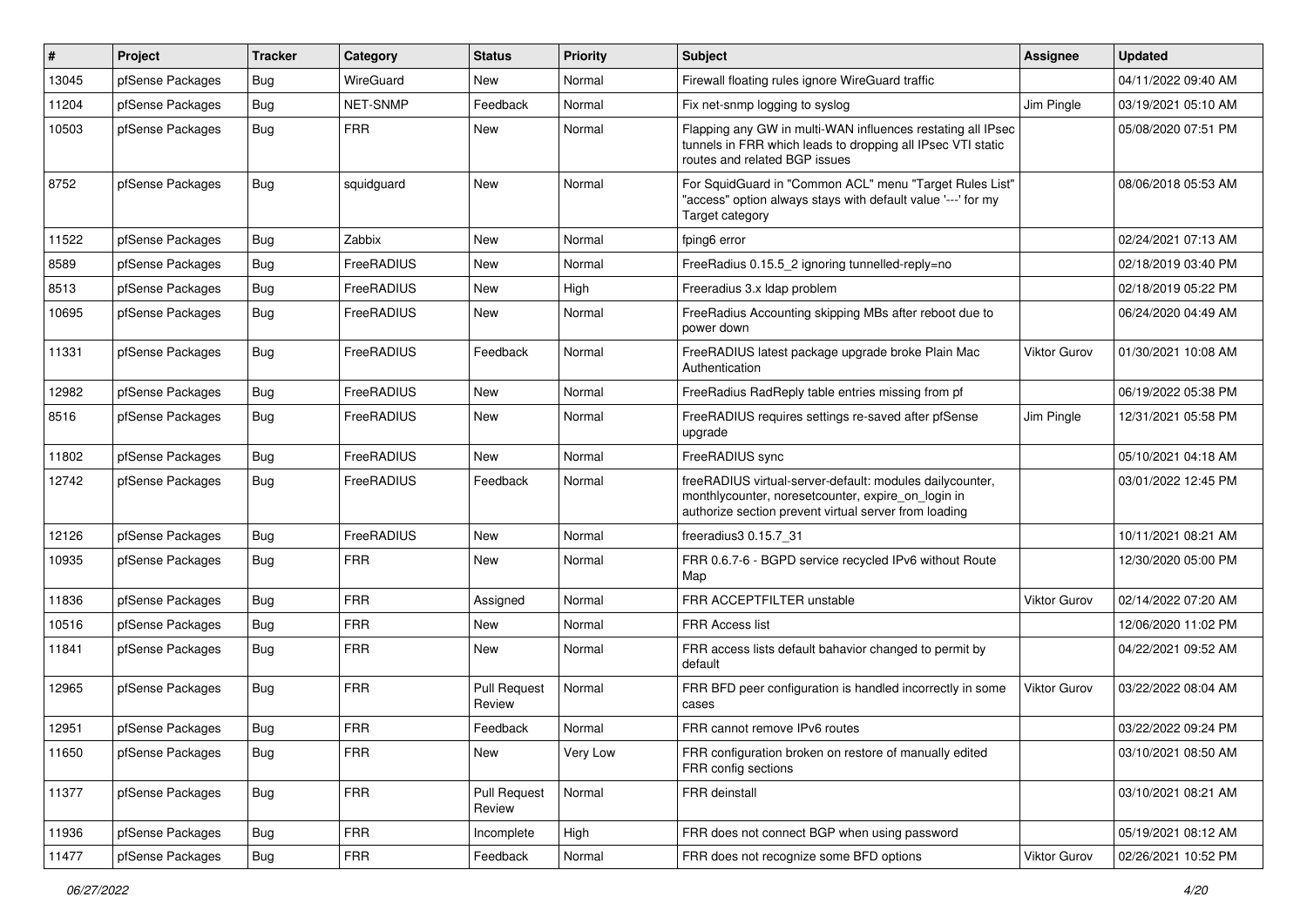| #     | Project          | <b>Tracker</b> | Category    | <b>Status</b> | <b>Priority</b> | <b>Subject</b>                                                                                  | Assignee            | <b>Updated</b>      |
|-------|------------------|----------------|-------------|---------------|-----------------|-------------------------------------------------------------------------------------------------|---------------------|---------------------|
| 11681 | pfSense Packages | Bug            | <b>FRR</b>  | Feedback      | Normal          | FRR generates invalid BFD configuration after removing<br>interfaces                            | Viktor Gurov        | 07/14/2021 04:40 PM |
| 11961 | pfSense Packages | Bug            | <b>FRR</b>  | Feedback      | Normal          | FRR OSPF add unwanted area 0 authentication to router<br>ospf                                   | Viktor Gurov        | 09/16/2021 10:25 PM |
| 11835 | pfSense Packages | <b>Bug</b>     | <b>FRR</b>  | <b>New</b>    | Normal          | FRR OSPF redistributed connected routes disappearing                                            |                     | 04/22/2021 07:11 AM |
| 11158 | pfSense Packages | Bug            | <b>FRR</b>  | New           | High            | <b>FRR Prefix Lists</b>                                                                         |                     | 12/30/2020 04:55 PM |
| 10294 | pfSense Packages | Bug            | <b>FRR</b>  | New           | Normal          | FRR Route Counts Incorrect on Status Page                                                       | Jim Pingle          | 02/26/2020 11:08 AM |
| 11345 | pfSense Packages | Bug            | <b>FRR</b>  | Feedback      | Normal          | FRR-OSPF - No "prefix-list" possible                                                            | Jim Pingle          | 02/04/2021 11:03 PM |
| 6861  | pfSense Packages | Bug            | haproxy     | New           | Normal          | Ha-Proxy duplicated backend used in place of original<br>backend                                |                     | 02/18/2019 05:30 PM |
| 11937 | pfSense Packages | Bug            | haproxy     | Feedback      | Normal          | HAproxy "Use Client-IP" option breaks Captive Portal                                            | Viktor Gurov        | 06/22/2021 08:48 AM |
| 13022 | pfSense Packages | Bug            | haproxy     | Feedback      | Normal          | HAProxy - Sub Frontends ignore Client verification CA<br>certificates                           |                     | 04/06/2022 12:55 PM |
| 11036 | pfSense Packages | Bug            | haproxy     | New           | Normal          | <b>HAproxy ACL</b>                                                                              |                     | 02/11/2022 11:27 AM |
| 7039  | pfSense Packages | Bug            | haproxy     | Feedback      | Normal          | HAProxy backend configuration does not handle<br>intermediate CAs properly                      |                     | 04/21/2022 12:40 PM |
| 11000 | pfSense Packages | Bug            | haproxy     | New           | Very Low        | haproxy deprecated trick suggested                                                              |                     | 12/23/2020 02:55 PM |
| 9500  | pfSense Packages | Bug            | haproxy     | New           | Normal          | HAproxy does not delete non-applicable action config                                            |                     | 01/18/2022 06:28 AM |
| 11756 | pfSense Packages | <b>Bug</b>     | haproxy     | Feedback      | Normal          | HaProxy does not transfer backend states during reload                                          | Viktor Gurov        | 07/14/2021 01:21 PM |
| 9261  | pfSense Packages | Bug            | haproxy     | New           | Normal          | haproxy GUI failure                                                                             |                     | 01/08/2019 12:41 PM |
| 9247  | pfSense Packages | Bug            | haproxy     | New           | Low             | HAProxy multiple server selection on stats pages doesn't<br>work                                |                     | 01/02/2019 04:44 PM |
| 7462  | pfSense Packages | Bug            | haproxy     | New           | Normal          | HAproxy not rebinding properly after WAN DHCP IP change                                         |                     | 01/11/2018 09:15 AM |
| 11135 | pfSense Packages | Bug            | haproxy     | Feedback      | High            | HAproxy OCSP reponse crontab bug                                                                | <b>Viktor Gurov</b> | 09/10/2021 11:51 AM |
| 8902  | pfSense Packages | Bug            | haproxy     | New           | Normal          | HAproxy package not use custom DNS for lookup on apply<br>new config                            |                     | 09/16/2018 08:16 AM |
| 6784  | pfSense Packages | <b>Bug</b>     | haproxy     | New           | Normal          | HAProxy version .48 will not use URL Table Alias for front<br>end listener                      |                     | 02/18/2019 05:32 PM |
| 13098 | pfSense Packages | Bug            | haproxy     | Feedback      | Low             | HAProxy Virtual IP broken link under Frontend setup                                             |                     | 04/27/2022 08:35 AM |
| 11491 | pfSense Packages | Bug            | haproxy     | Feedback      | Normal          | haproxy-devel v0.62_2 - startup error 'httpchk'                                                 | Viktor Gurov        | 06/22/2021 08:46 AM |
| 8438  | pfSense Packages | <b>Bug</b>     | haproxy     | New           | High            | haproxy: can't use ACL for cert with http-response actions                                      |                     | 05/24/2018 01:12 PM |
| 9079  | pfSense Packages | Bug            | ntop        | New           | Normal          | High CPU usage of ntopng even during IDLE and no<br>network traffic                             |                     | 12/16/2018 02:40 PM |
| 13180 | pfSense Packages | Bug            | pfBlockerNG | New           | High            | High CPU Utilization with pfb_filter <sup>[]</sup> since PfBlockerNG<br>update to devel 3.1.0_4 |                     | 06/14/2022 08:00 AM |
| 6964  | pfSense Packages | Bug            | Suricata    | Feedback      | Normal          | Host OS Policy Assignment broken when using "Import" or<br>"Aliases" buttons                    | Viktor Gurov        | 08/20/2021 07:52 AM |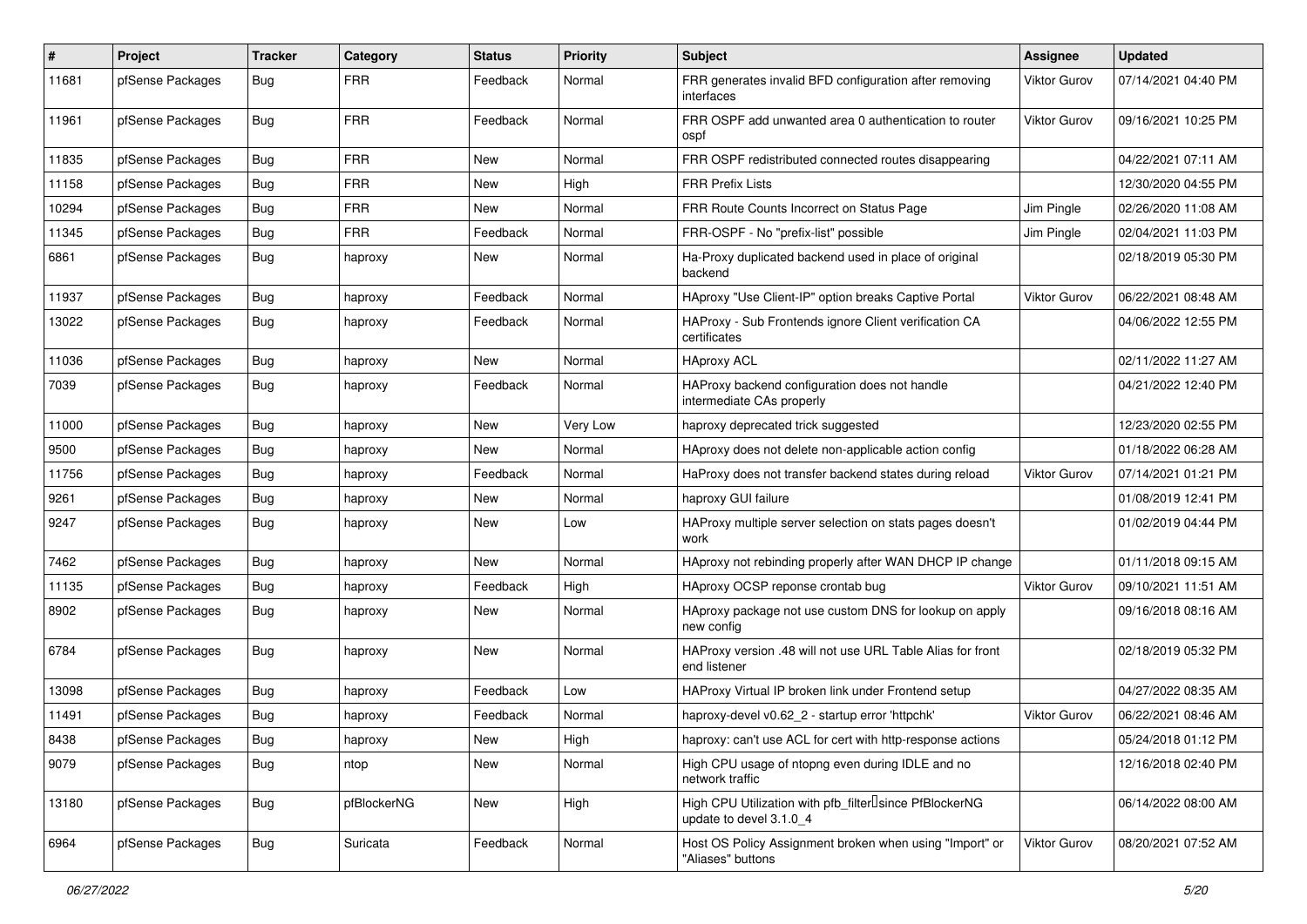| ∦     | Project          | <b>Tracker</b> | Category        | <b>Status</b> | <b>Priority</b> | <b>Subject</b>                                                                           | <b>Assignee</b>       | <b>Updated</b>      |
|-------|------------------|----------------|-----------------|---------------|-----------------|------------------------------------------------------------------------------------------|-----------------------|---------------------|
| 9486  | pfSense Packages | Bug            | softflowd       | New           | Very Low        | ifindex values used for softflowd are incorrect                                          |                       | 08/14/2019 02:30 PM |
| 12751 | pfSense Packages | <b>Bug</b>     | <b>FRR</b>      | New           | Normal          | Improve FRR route restoration after gateway events                                       |                       | 02/06/2022 11:07 PM |
| 11404 | pfSense Packages | Bug            | <b>FRR</b>      | Feedback      | Normal          | Incorrect prefix/access lists migration on update                                        | <b>Viktor Gurov</b>   | 02/18/2021 09:49 AM |
| 11777 | pfSense Packages | Bug            | Unbound         | New           | Very Low        | Input validation prevents DNS Resolver from being disabled                               |                       | 04/05/2021 05:51 PM |
| 13261 | pfSense Packages | Bug            | sudo            | Feedback      | Normal          | Input validation rejects empty "sudo" command list, but<br>GUI text says it can be empty | Christopher<br>Cope   | 06/27/2022 07:19 AM |
| 11343 | pfSense Packages | <b>Bug</b>     | <b>BIND</b>     | Feedback      | Low             | Invalid link to pfSense-pkg-bind changelog                                               | <b>Viktor Gurov</b>   | 04/05/2022 08:12 AM |
| 12822 | pfSense Packages | Bug            | pfBlockerNG     | New           | Normal          | IPv4 Source ASN format not working                                                       |                       | 02/18/2022 10:47 AM |
| 11693 | pfSense Packages | Bug            | <b>FRR</b>      | Feedback      | Normal          | IPv6 static routing fails                                                                | Viktor Gurov          | 04/26/2022 08:50 AM |
| 11848 | pfSense Packages | <b>Bug</b>     | Squid           | New           | Normal          | Issue with squid cache download speed                                                    |                       | 04/23/2021 09:30 PM |
| 3962  | pfSense Packages | Bug            | ladvd           | Confirmed     | Normal          | LADVD interface handling issues with lagg and bridge                                     |                       | 12/05/2016 01:59 PM |
| 11509 | pfSense Packages | Bug            | <b>LCDProc</b>  | New           | Low             | LCD package - not starting at boot - stop and start in Status<br>Window not possible     |                       | 02/23/2021 10:55 AM |
| 12084 | pfSense Packages | Bug            | <b>FRR</b>      | New           | Normal          | libfrr.so.0 error on SG-1100                                                             |                       | 06/26/2021 08:22 AM |
| 12760 | pfSense Packages | <b>Bug</b>     | WireGuard       | New           | Normal          | Link-local addresses disallowed on Wirequard interfaces                                  | Christian<br>McDonald | 02/07/2022 03:50 AM |
| 10502 | pfSense Packages | Bug            | lldpd           | In Progress   | Normal          | LLDP spamming errors on Netgate XG-7100                                                  |                       | 04/21/2022 12:39 PM |
| 13053 | pfSense Packages | <b>Bug</b>     | <b>ACME</b>     | <b>New</b>    | Normal          | LoopiaAPI error handling                                                                 |                       | 05/05/2022 10:58 AM |
| 8315  | pfSense Packages | Bug            | Mail report     | Feedback      | Normal          | Mail Report mail report send() behavior different than<br>notify_via_smtp()              | Jim Pingle            | 09/24/2019 10:12 AM |
| 12033 | pfSense Packages | Bug            | pfBlockerNG     | <b>New</b>    | Normal          | maxmindb and _sqlite3 modules not found                                                  |                       | 10/01/2021 04:42 AM |
| 13202 | pfSense Packages | Bug            | pfBlockerNG     | New           | Normal          | Missing Protocols on IP Feed Groups Advanced<br>Inbound/Outbound Firewall Rule settings  |                       | 05/23/2022 08:58 AM |
| 10990 | pfSense Packages | Bug            | <b>NET-SNMP</b> | Feedback      | Normal          | net-snmp IPv6 listen address needs to be wrapped in<br>square brackets                   |                       | 03/19/2021 05:09 AM |
| 11610 | pfSense Packages | <b>Bug</b>     | <b>NET-SNMP</b> | New           | Normal          | NET-SNMP is not setting the correct permissions on AgentX                                |                       | 06/28/2021 07:54 AM |
| 11970 | pfSense Packages | Bug            | Coreboot        | New           | Normal          | Netgate Firmware Upgrade Doesn't Work on XG-2758                                         |                       | 04/21/2022 12:39 PM |
| 12073 | pfSense Packages | Bug            | <b>NET-SNMP</b> | Feedback      | Normal          | netsnmptrapd.conf syntax is wrong                                                        |                       | 04/21/2022 12:40 PM |
| 11592 | pfSense Packages | Bug            | node_exporter   | New           | Normal          | Node exporter can not read system statistics                                             |                       | 10/15/2021 09:37 PM |
| 11515 | pfSense Packages | Bug            | node_exporter   | Feedback      | Normal          | node_exporter 0.18.1_1 - Unable to interact or start the<br>service from web ui          | <b>Viktor Gurov</b>   | 07/14/2021 12:37 PM |
| 11182 | pfSense Packages | Bug            | <b>NRPE</b>     | New           | Normal          | NRPE in HA syncs the bind IP                                                             |                       | 12/01/2021 02:15 AM |
| 11530 | pfSense Packages | Bug            | ntop            | Feedback      | Low             | ntopng 4.2 needs to be updated to 4.3, Bug when accessing<br>a host for details          |                       | 03/05/2022 08:35 PM |
| 11274 | pfSense Packages | <b>Bug</b>     | ntop            | Feedback      | Normal          | ntopng https web server does not present full certificate<br>chain                       | Viktor Gurov          | 01/28/2021 09:51 AM |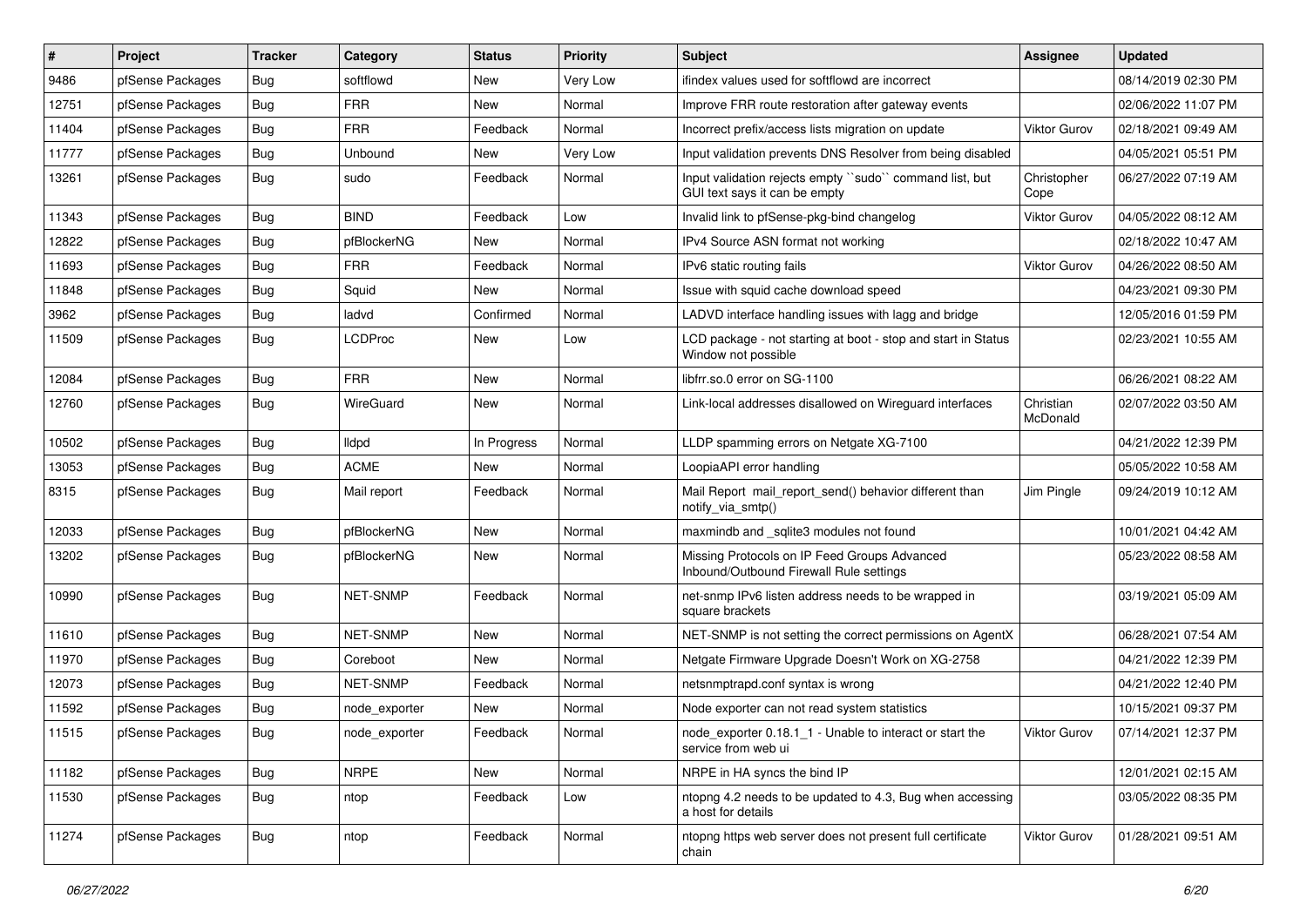| #     | Project          | <b>Tracker</b> | Category                     | <b>Status</b> | <b>Priority</b> | <b>Subject</b>                                                                                                         | <b>Assignee</b>      | <b>Updated</b>      |
|-------|------------------|----------------|------------------------------|---------------|-----------------|------------------------------------------------------------------------------------------------------------------------|----------------------|---------------------|
| 10783 | pfSense Packages | <b>Bug</b>     | ntop                         | New           | Normal          | NtopNG is very unstable on arm64                                                                                       |                      | 07/22/2020 09:07 AM |
| 9143  | pfSense Packages | Bug            | ntop                         | New           | Normal          | ntopng not displaying values in historical correctly                                                                   |                      | 11/22/2018 07:24 AM |
| 12444 | pfSense Packages | <b>Bug</b>     | ntop                         | <b>New</b>    | Normal          | ntopng throws errors when viewing single host                                                                          |                      | 10/11/2021 12:39 PM |
| 10370 | pfSense Packages | Bug            | ntop                         | New           | Normal          | ntopng Timeseries not send to InfluxDB                                                                                 |                      | 03/30/2020 09:42 AM |
| 9537  | pfSense Packages | Bug            | <b>Status Traffic Totals</b> | <b>New</b>    | Normal          | One month offset in displayed data between time changes                                                                | <b>Jared Dillard</b> | 05/01/2020 08:27 AM |
| 12506 | pfSense Packages | Bug            | Suricata                     | Feedback      | Normal          | Only selected instance is restarted on suppress list change                                                            | <b>Viktor Gurov</b>  | 12/01/2021 04:43 AM |
| 13247 | pfSense Packages | <b>Bug</b>     | open-vm-tools                | <b>New</b>    | Low             | Open-VM-Tools service actions do not work                                                                              |                      | 06/05/2022 07:09 PM |
| 12475 | pfSense Packages | <b>Bug</b>     | OpenVPN Client<br>Export     | Feedback      | Normal          | OpenVPN Client Export does not show certificate without<br>private key                                                 | Jim Pingle           | 02/17/2022 08:24 AM |
| 13043 | pfSense Packages | <b>Bug</b>     | WireGuard                    | <b>New</b>    | Normal          | OSPF over Wireguard interface doesn't populate neighbors<br>after reboot                                               |                      | 04/11/2022 09:22 AM |
| 10526 | pfSense Packages | Bug            | pfBlockerNG                  | <b>New</b>    | Normal          | Package pfBlockerNG Crashes on Alert view                                                                              |                      | 05/04/2020 08:59 AM |
| 7954  | pfSense Packages | <b>Bug</b>     | Squid                        | Confirmed     | Normal          | Package upgrade/reinstall gets stuck on deinstall if the<br>package-provided service is not running                    |                      | 10/18/2017 12:04 PM |
| 13209 | pfSense Packages | Bug            | pfBlockerNG                  | New           | Low             | Parsing Filter log by pfBlockerNG creates IP Block log with<br>Source/Destination mixed up or wrong Direcion           | <b>Viktor Gurov</b>  | 05/25/2022 03:50 AM |
| 13154 | pfSense Packages | <b>Bug</b>     | pfBlockerNG                  | Confirmed     | Normal          | pfBlocker causing excessive CPU load                                                                                   |                      | 06/14/2022 01:14 PM |
| 11398 | pfSense Packages | Bug            | pfBlockerNG                  | New           | Normal          | pfBlocker upgrade hangs forever                                                                                        |                      | 04/21/2022 12:39 PM |
| 12706 | pfSense Packages | <b>Bug</b>     | pfBlockerNG                  | Feedback      | Normal          | pfBlockerNG and unbound does not work after switching<br>/var to RAM disk                                              | <b>Viktor Gurov</b>  | 03/24/2022 10:47 AM |
| 11261 | pfSense Packages | <b>Bug</b>     | pfBlockerNG                  | <b>New</b>    | Normal          | pfBlockerNG ASN numbers in IPv4 (/IPv6) Custom_List<br>generate error(s) "Invalid numeric literal at line 1, column 7" |                      | 01/28/2021 08:34 AM |
| 10164 | pfSense Packages | Bug            | pfBlockerNG                  | <b>New</b>    | Normal          | pfBlockerNG dashboard widget position is not maintained<br>when updating                                               |                      | 01/06/2020 10:06 AM |
| 12330 | pfSense Packages | Bug            | pfBlockerNG                  | Feedback      | Normal          | pfBlockerNG devel creating invalid NAT rules on boot                                                                   |                      | 04/21/2022 12:40 PM |
| 9662  | pfSense Packages | Bug            | pfBlockerNG                  | <b>New</b>    | Normal          | PfblockerNG do not update after pfsense reboot and wait for<br>next cron task                                          |                      | 08/20/2019 09:00 AM |
| 10252 | pfSense Packages | <b>Bug</b>     | pfBlockerNG                  | <b>New</b>    | High            | pfblockerng-devel                                                                                                      |                      | 02/11/2020 05:18 PM |
| 12916 | pfSense Packages | <b>Bug</b>     | pfBlockerNG                  | New           | Normal          | pfBlockerNG-devel cron job does not trigger xmlrpc sync                                                                | <b>Viktor Gurov</b>  | 04/11/2022 12:55 PM |
| 10253 | pfSense Packages | <b>Bug</b>     | pfBlockerNG                  | <b>New</b>    | Normal          | pfblockerng-devel uses user interface for VIP causing issues<br>with other services                                    |                      | 02/11/2020 09:17 AM |
| 9724  | pfSense Packages | Bug            | pfBlockerNG                  | <b>New</b>    | High            | pfblockerng-firewall-filter-service-will-not-start                                                                     |                      | 09/05/2019 06:32 AM |
| 10278 | pfSense Packages | Bug            | pfBlockerNG                  | New           | Normal          | pfBlockerNG: Formatting issue on DNSBL stats page                                                                      |                      | 02/24/2020 01:36 PM |
| 10590 | pfSense Packages | Bug            | pfBlockerNG                  | New           | Normal          | pfBlockerNG: Invalid argument supplied for foreach()                                                                   |                      | 05/26/2020 08:22 AM |
| 11040 | pfSense Packages | Bug            | pfBlockerNG                  | <b>New</b>    | Normal          | pfb filter core faults when clearing firewall log                                                                      |                      | 11/07/2020 01:44 PM |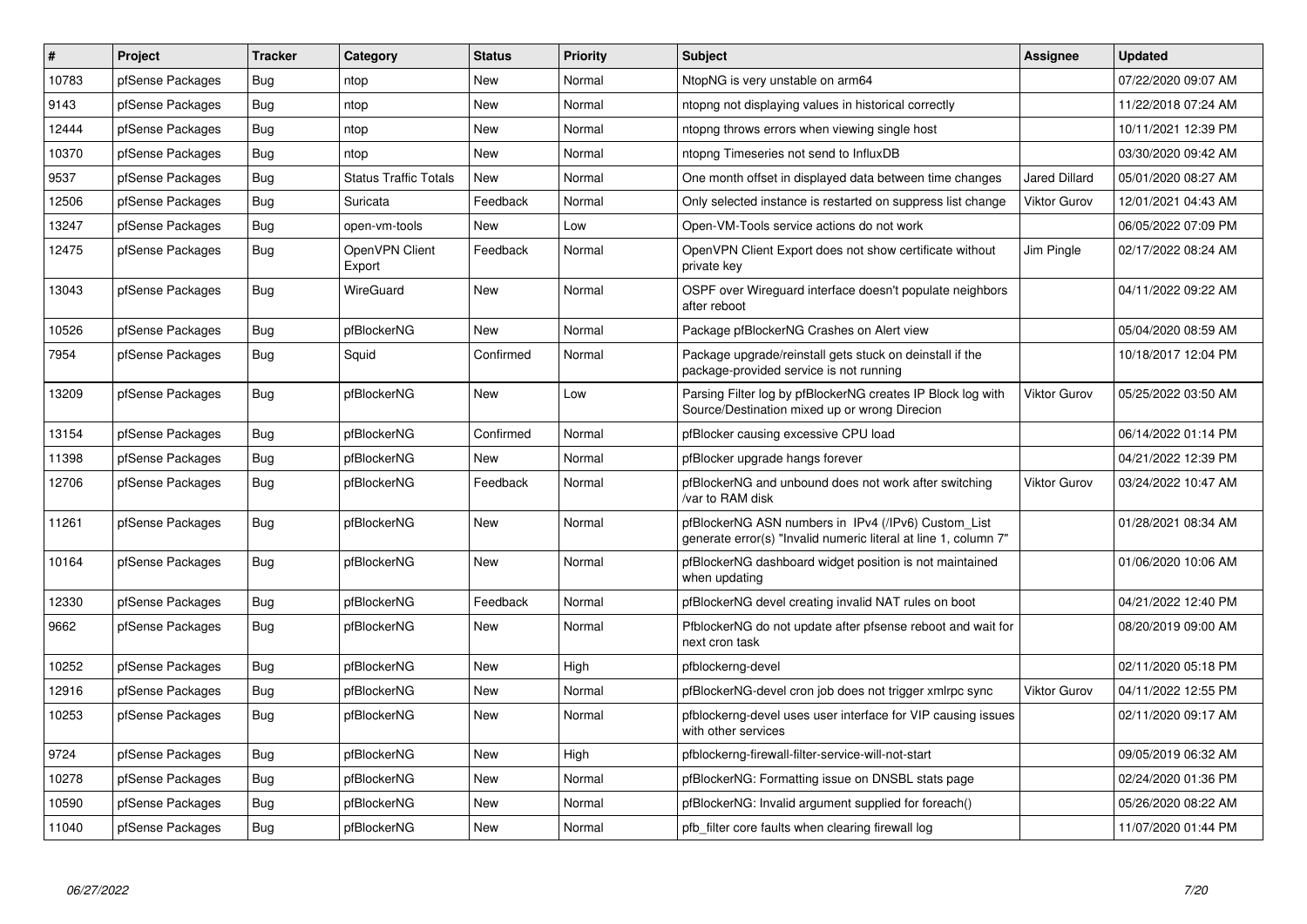| $\sharp$ | Project          | Tracker    | Category           | <b>Status</b>                 | <b>Priority</b> | <b>Subject</b>                                                                                                                          | Assignee          | <b>Updated</b>      |
|----------|------------------|------------|--------------------|-------------------------------|-----------------|-----------------------------------------------------------------------------------------------------------------------------------------|-------------------|---------------------|
| 6471     | pfSense Packages | Bug        | squidguard         | <b>New</b>                    | Normal          | pfsense 2.3.1 squidguard -> common ACL -> Target Rules<br>List missing                                                                  |                   | 06/08/2016 06:22 PM |
| 6521     | pfSense Packages | Bug        | squidguard         | <b>New</b>                    | Normal          | pfsense 2.3.1 squidguard -> Groups ACL -> Target Rules<br>List missing                                                                  |                   | 06/25/2016 10:49 PM |
| 11525    | pfSense Packages | Bug        | Suricata           | <b>New</b>                    | Normal          | pfsense 2.5.0 release version for vlan issue to suricata                                                                                |                   | 11/11/2021 08:16 AM |
| 10760    | pfSense Packages | Bug        | <b>BIND</b>        | New                           | High            | pfSense BIND 9.14.12 server terminates due to assertion<br>failure                                                                      |                   | 07/11/2020 04:53 PM |
| 10693    | pfSense Packages | Bug        | <b>BIND</b>        | <b>New</b>                    | Normal          | pfSense Bind Zone Editor UI does not update zone serial<br>number when a change is made                                                 |                   | 09/01/2021 12:51 AM |
| 10279    | pfSense Packages | Bug        | open-vm-tools      | <b>New</b>                    | Normal          | pfSense's OpenVM Tools on ESXi 6.7 no longer provides<br>guest vm functionality                                                         |                   | 03/01/2020 06:07 PM |
| 11898    | pfSense Packages | Bug        | apcupsd            | <b>New</b>                    | Normal          | PHP error from apcupsd dashboard widget                                                                                                 |                   | 05/07/2021 09:12 AM |
| 10692    | pfSense Packages | Bug        | PIMD               | Feedback                      | Normal          | PIMD starts twice at boot                                                                                                               |                   | 04/21/2022 12:40 PM |
| 12538    | pfSense Packages | Bug        | <b>PIMD</b>        | New                           | Normal          | PIMD sub-interface bug                                                                                                                  |                   | 11/20/2021 09:44 PM |
| 12907    | pfSense Packages | Bug        | PIMD               | Feedback                      | Normal          | PIMD: Nonexistent interfaces should be hidden/disabled in<br>pimd.conf before bringing up the service                                   |                   | 03/07/2022 03:51 PM |
| 8264     | pfSense Packages | Bug        | FreeRADIUS         | <b>New</b>                    | Normal          | Radiusd restart on WAN change results in freeradius not<br>running (and possible solution)                                              |                   | 04/21/2022 12:39 PM |
| 11185    | pfSense Packages | Bug        | ntop               | Feedback                      | Normal          | Redis service stopping before NtopNg                                                                                                    |                   | 04/21/2022 12:40 PM |
| 13194    | pfSense Packages | <b>Bug</b> | pfBlockerNG        | <b>New</b>                    | Normal          | Remove dead Malc0de feed                                                                                                                |                   | 05/23/2022 05:16 AM |
| 10188    | pfSense Packages | <b>Bug</b> | pfBlockerNG        | <b>New</b>                    | Normal          | Reputation tab is not working                                                                                                           |                   | 01/24/2020 10:06 AM |
| 9348     | pfSense Packages | <b>Bug</b> | <b>ACME</b>        | <b>New</b>                    | Normal          | Results of Acme certificate issuance/renewal are not<br>properly formatted                                                              |                   | 02/22/2019 12:08 PM |
| 12338    | pfSense Packages | Bug        | <b>RRD Summary</b> | <b>New</b>                    | Normal          | RRD Summary does not report data on 3100                                                                                                |                   | 04/15/2022 02:54 PM |
| 11746    | pfSense Packages | <b>Bug</b> | FreeRADIUS         | Feedback                      | Normal          | Second LDAP server configuration misses the ipaNThash<br>control attribute                                                              | Viktor Gurov      | 07/14/2021 01:44 PM |
| 11490    | pfSense Packages | Bug        | Service Watchdog   | <b>New</b>                    | Very Low        | Service Watchdog - Impacts Reboots and Package Updates                                                                                  |                   | 02/22/2021 12:07 PM |
| 11479    | pfSense Packages | Bug        | snmptt             | <b>New</b>                    | Normal          | snmptt 1.4.2 does not work in daemon mode                                                                                               |                   | 02/20/2021 04:37 PM |
| 10989    | pfSense Packages | <b>Bug</b> | Snort              | <b>New</b>                    | Low             | Snort alert page has hidden characters in IPv6 address                                                                                  |                   | 10/17/2020 04:06 PM |
| 10606    | pfSense Packages | <b>Bug</b> | Snort              | New                           | Normal          | Snort Inline stopped working after upgrade to FreeBSD 12.1<br>(network traffic blocked after heavy load randomly)                       |                   | 05/28/2020 10:06 AM |
| 6988     | pfSense Packages | Bug        | Snort              | New                           | High            | SNORT Package PHP memory error                                                                                                          |                   | 06/28/2018 10:00 PM |
| 9895     | pfSense Packages | Bug        | Snort              | New                           | Normal          | snort reinstallation failed                                                                                                             |                   | 06/23/2021 08:01 AM |
| 12979    | pfSense Packages | Bug        | Snort              | <b>Pull Request</b><br>Review | High            | Snort Rules Update Process Using Deprecated FreeBSD<br>Subdirectory Name                                                                | <b>Bill Meeks</b> | 03/24/2022 09:02 AM |
| 13095    | pfSense Packages | Bug        | Snort              | Feedback                      | Normal          | Snort VRT change in Shared Object Rules path name<br>results in failure to extract and update Snort Shared Object<br>Rules when enabled | <b>Bill Meeks</b> | 04/25/2022 12:22 PM |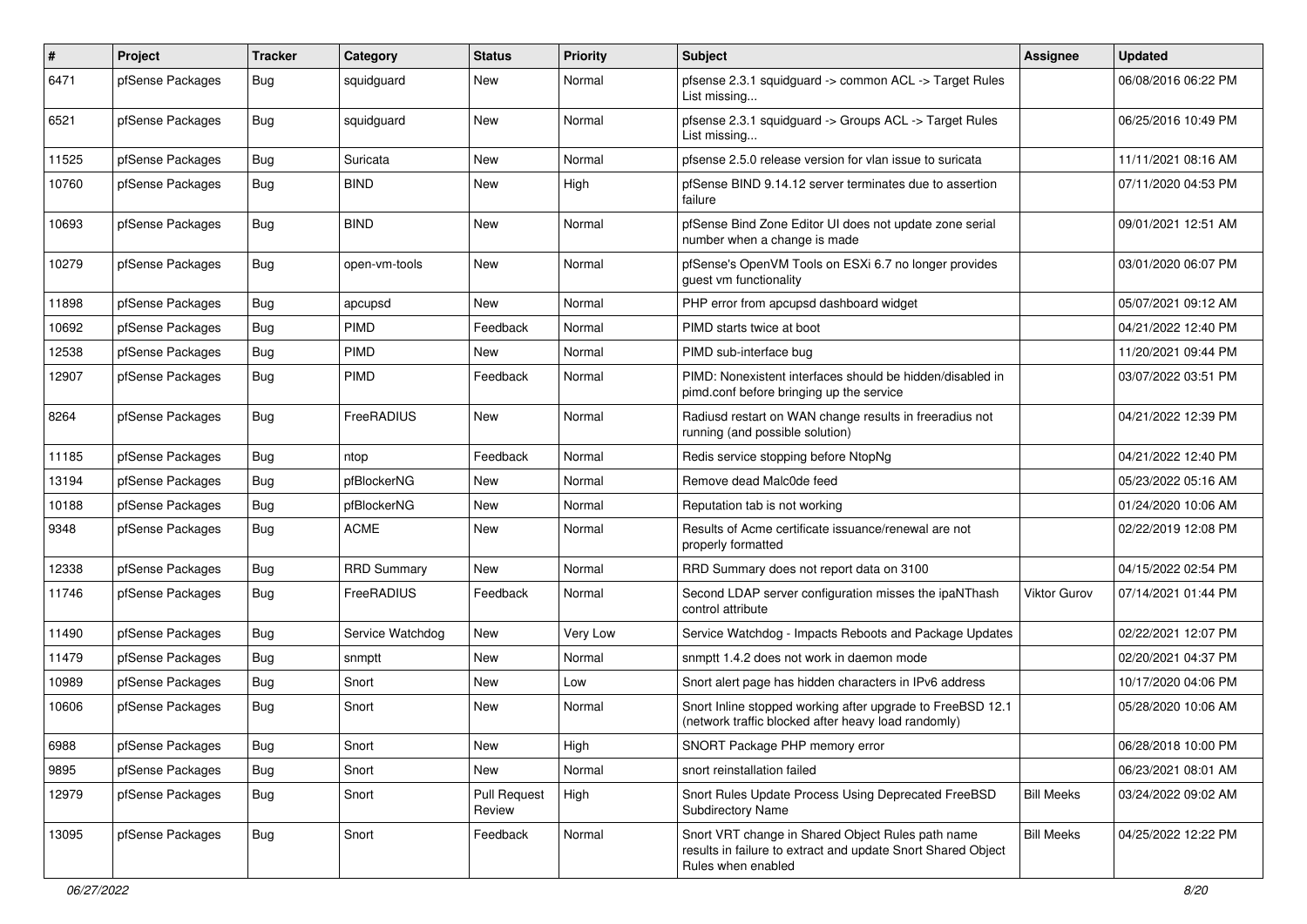| #     | Project          | <b>Tracker</b> | Category                     | <b>Status</b> | <b>Priority</b> | <b>Subject</b>                                                                                       | <b>Assignee</b>      | <b>Updated</b>      |
|-------|------------------|----------------|------------------------------|---------------|-----------------|------------------------------------------------------------------------------------------------------|----------------------|---------------------|
| 12683 | pfSense Packages | <b>Bug</b>     | Snort                        | Feedback      | Normal          | snort get vpns list() does not include OpenVPN CSO                                                   | <b>Viktor Gurov</b>  | 02/15/2022 10:47 AM |
| 12845 | pfSense Packages | <b>Bug</b>     | softflowd                    | New           | Normal          | softflowd wrong vlan tag                                                                             |                      | 02/21/2022 10:40 AM |
| 10436 | pfSense Packages | <b>Bug</b>     | softflowd                    | New           | Normal          | softflowd no longer sends flow data after upgrade (v0.9.9 1<br>-> v1.0.0)                            |                      | 06/07/2022 12:25 AM |
| 9707  | pfSense Packages | <b>Bug</b>     | pfBlockerNG                  | New           | Normal          | Some networks already existing in deny Feeds are not<br>stopped even if existing in custom deny list |                      | 08/28/2019 10:03 AM |
| 12732 | pfSense Packages | Bug            | squidguard                   | New           | High            | Squid https filtering squidguard acl target list - erratic<br>behaviour                              |                      | 01/26/2022 09:11 AM |
| 7797  | pfSense Packages | Bug            | Squid                        | Feedback      | Normal          | Squid Reverse Proxy alternating between destinations                                                 |                      | 04/21/2022 12:40 PM |
| 10450 | pfSense Packages | <b>Bug</b>     | Squid                        | Feedback      | Normal          | Squid reverse proxy switching peers                                                                  | <b>Viktor Gurov</b>  | 04/22/2022 02:21 AM |
| 9025  | pfSense Packages | <b>Bug</b>     | squidguard                   | New           | Normal          | SquidGard + Target categories                                                                        |                      | 10/08/2018 01:00 AM |
| 9286  | pfSense Packages | Bug            | squidguard                   | New           | Normal          | squidGuard - Unable to change IP for sgerror.php URL in<br>configuration                             |                      | 11/13/2019 10:07 AM |
| 10994 | pfSense Packages | <b>Bug</b>     | squidguard                   | New           | Low             | SquidGuard Blacklists Restore Default button does not work                                           |                      | 10/20/2020 12:26 PM |
| 11434 | pfSense Packages | Bug            | squidquard                   | Feedback      | Normal          | SquidGuard over 1.16.18 11                                                                           |                      | 04/21/2022 12:40 PM |
| 5751  | pfSense Packages | <b>Bug</b>     | squidguard                   | New           | Normal          | SquidGuard target categories not saved when long "Domain<br>List" is provided                        |                      | 01/10/2016 08:55 AM |
| 8827  | pfSense Packages | <b>Bug</b>     | squidguard                   | New           | Normal          | Squidguard: ACL redirect modes 'redirect' and 'err page'<br>send unresolvable URLs to the client.    | <b>Viktor Gurov</b>  | 12/21/2021 05:49 AM |
| 10572 | pfSense Packages | <b>Bug</b>     | Squid                        | Feedback      | Normal          | STARTTLS option is ignored                                                                           | <b>Viktor Gurov</b>  | 04/22/2022 02:20 AM |
| 10429 | pfSense Packages | Bug            | <b>Status Traffic Totals</b> | New           | Normal          | Status Traffic Total broken 2.4.5                                                                    | <b>Jared Dillard</b> | 02/27/2021 07:55 PM |
| 7267  | pfSense Packages | <b>Bug</b>     | <b>Status Traffic Totals</b> | New           | Normal          | Status Traffic Totals - Stacked Bar - Scale not high enough                                          | <b>Jared Dillard</b> | 11/18/2020 07:38 AM |
| 9335  | pfSense Packages | Bug            | haproxy                      | Feedback      | Normal          | Stored XSS in HAProxy / haproxy listeners edit.php                                                   | Jim Pingle           | 02/18/2019 09:35 AM |
| 12264 | pfSense Packages | <b>Bug</b>     | Squid                        | Feedback      | Low             | Stray <table> line in squid monitor.php</table>                                                      | <b>Viktor Gurov</b>  | 12/23/2021 10:53 AM |
| 6083  | pfSense Packages | <b>Bug</b>     | Squid                        | New           | Normal          | Suqid Realtime Monitor / Squid Cache Table not diplaying<br>correctly                                |                      | 12/06/2016 07:25 AM |
| 12322 | pfSense Packages | Bug            | Suricata                     | Feedback      | Normal          | Suricata creates invalid HOME NET entries                                                            | <b>Viktor Gurov</b>  | 09/10/2021 11:42 AM |
| 7388  | pfSense Packages | Bug            | Suricata                     | New           | High            | Suricata does not property recognize MTU for PPPOE<br>interfaces                                     |                      | 03/15/2017 05:17 AM |
| 12899 | pfSense Packages | <b>Bug</b>     | Suricata                     | New           | Normal          | Suricata doesn't honor Pass List                                                                     |                      | 03/04/2022 01:22 PM |
| 12956 | pfSense Packages | Bug            | Suricata                     | Confirmed     | Normal          | suricata fails to use pcre in SID management (e.g.<br>dropsid.conf)                                  |                      | 04/05/2022 12:52 PM |
| 10292 | pfSense Packages | Bug            | Suricata                     | New           | Normal          | Suricata not respecting SID Mgmt list                                                                |                      | 02/27/2020 01:02 PM |
| 11780 | pfSense Packages | Bug            | Suricata                     | New           | Very High       | Suricata package fails to prune suricata.log                                                         |                      | 08/06/2021 07:18 AM |
| 9934  | pfSense Packages | <b>Bug</b>     | Suricata                     | New           | Normal          | suricata update kills WAN interface                                                                  |                      | 02/20/2020 09:17 AM |
| 12114 | pfSense Packages | <b>Bug</b>     | syslog-ng                    | Feedback      | Normal          | syslog-ng only binds to the last specified interface                                                 |                      | 04/21/2022 12:40 PM |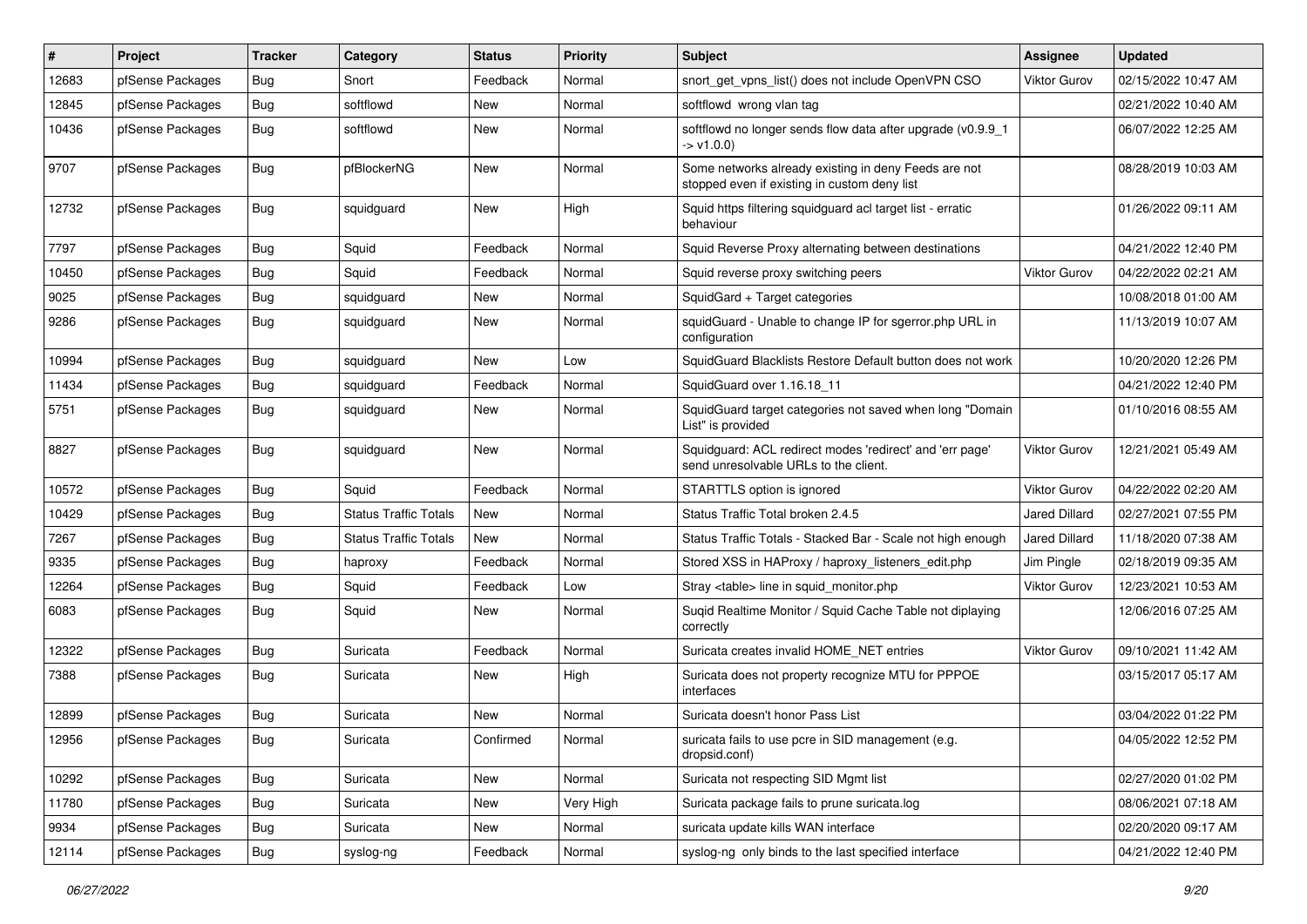| $\vert$ # | Project          | <b>Tracker</b> | Category                     | <b>Status</b> | <b>Priority</b> | Subject                                                                                                               | <b>Assignee</b>       | <b>Updated</b>      |
|-----------|------------------|----------------|------------------------------|---------------|-----------------|-----------------------------------------------------------------------------------------------------------------------|-----------------------|---------------------|
| 8180      | pfSense Packages | Bug            | syslog-ng                    | New           | Normal          | syslog-ng default log file                                                                                            |                       | 01/16/2018 12:53 PM |
| 8705      | pfSense Packages | <b>Bug</b>     | syslog-ng                    | New           | Normal          | Syslog-NG error in latest snapshot                                                                                    |                       | 07/27/2018 10:17 AM |
| 8295      | pfSense Packages | Bug            | syslog-ng                    | New           | Normal          | syslog-ng logrotates tls files                                                                                        |                       | 02/14/2018 06:12 AM |
| 8229      | pfSense Packages | Bug            | syslog-ng                    | New           | Normal          | syslog-ng stops parsing logs after logrotate run                                                                      |                       | 01/26/2018 12:00 PM |
| 10393     | pfSense Packages | Bug            | syslog-ng                    | Feedback      | Normal          | Syslog-ng TLS support is broken                                                                                       |                       | 04/21/2022 12:40 PM |
| 10487     | pfSense Packages | <b>Bug</b>     | Telegraf                     | New           | Normal          | Telegraf package not sending logs to influxdb server                                                                  |                       | 05/03/2020 07:09 PM |
| 9337      | pfSense Packages | Bug            | Telegraf                     | New           | Normal          | Telegraf ping input fails                                                                                             |                       | 02/18/2019 10:40 AM |
| 12655     | pfSense Packages | Bug            | Telegraf                     | New           | Normal          | telegraf, wireguard plugin failing                                                                                    |                       | 12/30/2021 05:51 PM |
| 9139      | pfSense Packages | Bug            | Telegraf                     | New           | Normal          | telegraf: add ping for default gateway(s)                                                                             |                       | 05/21/2020 04:23 PM |
| 9138      | pfSense Packages | Bug            | Telegraf                     | New           | Normal          | telegraf: add section for custom config lines                                                                         |                       | 02/18/2019 03:36 PM |
| 8909      | pfSense Packages | <b>Bug</b>     | Tinc                         | New           | Normal          | tinc package makes /rc.newwanip looping forever                                                                       |                       | 08/13/2019 09:25 AM |
| 9229      | pfSense Packages | Bug            | Tinc                         | New           | Normal          | Tinc package: no way of specifying multiple critical<br>configuration parameters from web interface                   |                       | 08/13/2019 09:25 AM |
| 13018     | pfSense Packages | Bug            | pfBlockerNG                  | <b>New</b>    | Normal          | TLD and DNSBL Safesearch DOH conflict disables TLD<br>block when conflicting DOH FQDN is deselected or<br>whitelisted |                       | 04/01/2022 05:59 PM |
| 11763     | pfSense Packages | Bug            | Status Monitoring            | <b>New</b>    | Normal          | Traffic graphs refresh issue                                                                                          |                       | 05/03/2021 09:44 AM |
| 6023      | pfSense Packages | Bug            | Suricata                     | New           | Low             | Traffic Shaper (pfsense 2.3) Suricata V3.0 Inline Mode<br>Operation                                                   | Luiz Souza            | 04/15/2016 05:59 AM |
| 11797     | pfSense Packages | Bug            | <b>Status Traffic Totals</b> | New           | Normal          | Traffic Totals lost upon reboot when using a ramdisk for /var<br>and /tmp                                             | John Cornwell         | 04/10/2021 06:27 PM |
| 9568      | pfSense Packages | Bug            | Squid                        | New           | Normal          | UFSSwapDir::openLog: Failed to open swap log.                                                                         |                       | 05/29/2019 09:18 PM |
| 9999      | pfSense Packages | Bug            | pfBlockerNG                  | New           | Normal          | unbound fatal error if System Domain in DNSBL and System<br>Domain Local Zone Type is Redirect                        |                       | 12/25/2019 08:10 AM |
| 12260     | pfSense Packages | Bug            | ntop                         | New           | Normal          | Update popup and version missmatch?                                                                                   |                       | 01/08/2022 05:53 AM |
| 10608     | pfSense Packages | Bug            | Squid                        | Feedback      | Normal          | Update squid port to 4.11-p2                                                                                          |                       | 03/02/2021 04:00 AM |
| 11375     | pfSense Packages | Bug            | apcupsd                      | New           | Normal          | UPS Type <blank> for USB APC</blank>                                                                                  |                       | 02/26/2021 11:10 AM |
| 10791     | pfSense Packages | Bug            | PIMD                         | New           | Normal          | Valid (vlan)interfaces do not get vif reporting "Invalid phyint<br>address"                                           |                       | 10/06/2020 09:20 AM |
| 12178     | pfSense Packages | Bug            | WireGuard                    | New           | Low             | WireGuard always shows 'Configuring WireGuard<br>tunnelsdone.' message on boot                                        |                       | 07/30/2021 06:58 AM |
| 13115     | pfSense Packages | <b>Bug</b>     | WireGuard                    | Feedback      | Normal          | WireGuard panic due to KBI changes in<br>"udp tun func t()"                                                           | Christian<br>McDonald | 05/15/2022 10:47 AM |
| 12608     | pfSense Packages | Bug            | WireGuard                    | New           | High            | WireGuard tunnels monitored by dpinger causing system to<br>stop routing completely in certain situations             | Christian<br>McDonald | 12/16/2021 03:14 PM |
| 13141     | pfSense Packages | <b>Bug</b>     | squidguard                   | New           | Normal          | wrong page squidguard block                                                                                           |                       | 05/09/2022 05:33 PM |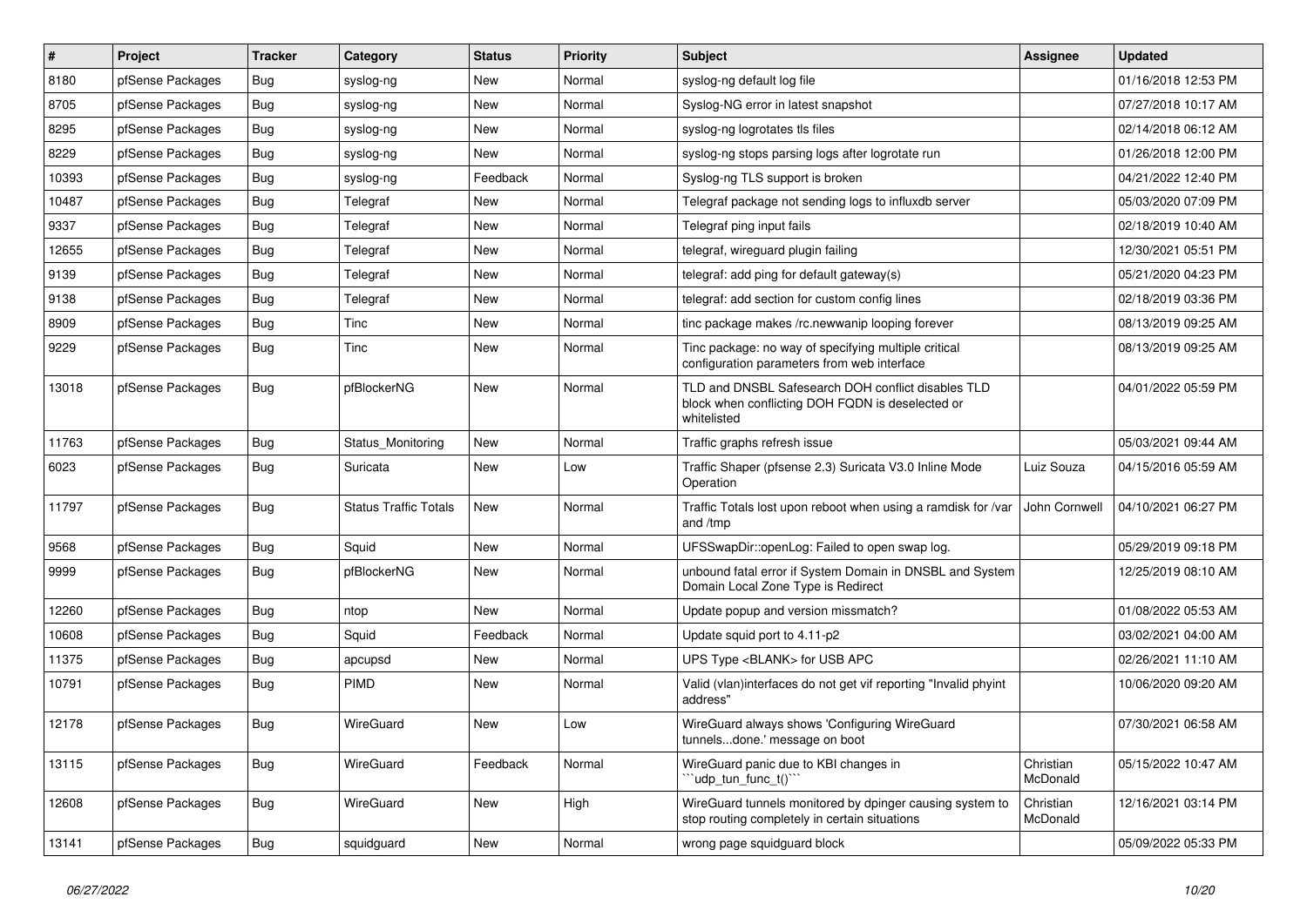| #     | Project          | <b>Tracker</b> | Category          | <b>Status</b> | <b>Priority</b> | <b>Subject</b>                                                                                                                        | Assignee            | <b>Updated</b>      |
|-------|------------------|----------------|-------------------|---------------|-----------------|---------------------------------------------------------------------------------------------------------------------------------------|---------------------|---------------------|
| 13128 | pfSense Packages | Bug            | Zabbix            | New           | Normal          | Zabbix Agent 6: HA Server Setup                                                                                                       |                     | 05/05/2022 01:55 AM |
| 12009 | pfSense Packages | Bug            | Zabbix            | New           | Normal          | Zabbix Agent starts twice by /etc/rc.start_packages                                                                                   |                     | 06/08/2021 01:35 AM |
| 13034 | pfSense Packages | Bug            | Zabbix            | Feedback      | Normal          | Zabbix6 Agent and Proxy fail to set the PSK from the web<br>GUI in its conf files                                                     | Viktor Gurov        | 04/06/2022 11:59 AM |
| 12130 | pfSense Packages | Bug            | Zeek              | New           | Normal          | Zeek fails to start                                                                                                                   |                     | 07/15/2021 02:00 AM |
| 12767 | pfSense Packages | Bug            | Avahi             | New           | Normal          | "Package radavahi-daemon does does not exist in current<br>pfSense version and it has been removed" message on<br>pfSense 2.7 restore |                     | 02/07/2022 11:28 AM |
| 12160 | pfSense Packages | Regression     | syslog-ng         | Feedback      | High            | An invalid configuration is generated when choosing TLS as<br>the default protocol                                                    | Jim Pingle          | 07/23/2021 03:27 PM |
| 13002 | pfSense Packages | Regression     | <b>BIND</b>       | Feedback      | Normal          | BIND 9.16_13 could not find existing DNSSEC keys at<br>/cf/named/etc/namedb/keys due to directory change                              | <b>Viktor Gurov</b> | 03/31/2022 12:14 PM |
| 11634 | pfSense Packages | Regression     | <b>BIND</b>       | <b>New</b>    | Normal          | bind hangs when pfsense is reconnecting as an openvpn<br>client to a TUN openvpn server                                               |                     | 03/14/2021 07:23 AM |
| 11534 | pfSense Packages | Regression     | FreeRADIUS        | New           | High            | FreeRADIUS EAP anonymous connection forbidden<br>out-of-tunnel                                                                        |                     | 07/14/2021 02:32 AM |
| 12278 | pfSense Packages | Regression     | Zabbix            | Feedback      | Normal          | Invalid plugin certificates() function name                                                                                           | <b>Viktor Gurov</b> | 08/19/2021 05:52 AM |
| 13156 | pfSense Packages | Regression     | pfBlockerNG       | New           | Normal          | pfBlockerNG IP block stats do not work                                                                                                |                     | 06/13/2022 08:16 PM |
| 12653 | pfSense Packages | Regression     | <b>FRR</b>        | Feedback      | Normal          | RIP related startup error                                                                                                             | Viktor Gurov        | 12/30/2021 08:37 AM |
| 12643 | pfSense Packages | Regression     | Suricata          | Feedback      | Normal          | Rule categories are cleared after clicking the save button on<br>the Global Settings page                                             |                     | 12/30/2021 03:44 AM |
| 11738 | pfSense Packages | Regression     | squidguard        | Feedback      | Normal          | SquidGuard 1.16.18_17 Not Filtering Blacklist<br>No-Transparent Mode                                                                  | <b>Viktor Gurov</b> | 12/21/2021 05:48 AM |
| 10909 | pfSense Packages | Feature        | <b>PIMD</b>       | New           | Normal          | #define MAXVIFS 32 to 64                                                                                                              |                     | 04/21/2022 12:39 PM |
| 11210 | pfSense Packages | Feature        | Suricata          | Feedback      | Normal          | 3rd party rulesets                                                                                                                    | <b>Viktor Gurov</b> | 11/24/2021 04:21 AM |
| 9749  | pfSense Packages | Feature        | Status Monitoring | New           | Normal          | 95th percentile missing for quality in monitoring                                                                                     |                     | 09/12/2019 10:39 AM |
| 9725  | pfSense Packages | Feature        | <b>ACME</b>       | New           | Very Low        | Ability to use template variables in acme package                                                                                     |                     | 09/04/2019 07:12 AM |
| 9299  | pfSense Packages | Feature        | <b>ACME</b>       | New           | Normal          | ACME package : Automate add/remove firewall rule for port<br>forwarding                                                               |                     | 01/30/2019 10:09 PM |
| 9833  | pfSense Packages | Feature        | <b>ACME</b>       | New           | Normal          | ACME: add ability to use custom ACME server                                                                                           |                     | 04/07/2022 11:31 AM |
| 13136 | pfSense Packages | Feature        | pfBlockerNG       | New           | Normal          | Add crypt0rr DNS-over-HTTPS (DOH) provider list feeds                                                                                 |                     | 05/07/2022 02:27 AM |
| 8224  | pfSense Packages | Feature        | FreeRADIUS        | New           | Normal          | Add "OU" field to FreeRADIUS page                                                                                                     |                     | 02/21/2018 12:53 AM |
| 10872 | pfSense Packages | Feature        | Suricata          | Feedback      | Normal          | Add adjustable notification for Severity Alert                                                                                        | Viktor Gurov        | 08/20/2021 07:52 AM |
| 11156 | pfSense Packages | Feature        | pfBlockerNG       | New           | Normal          | Add an option include subdomains for the noAAAA feature                                                                               |                     | 12/11/2020 10:19 AM |
| 10466 | pfSense Packages | Feature        | Suricata          | New           | Low             | Add checkbox to Suricata blocked host view to resolve all<br>resolvable IP's automatically                                            |                     | 02/02/2022 06:04 PM |
| 9912  | pfSense Packages | Feature        | ntop              | New           | Normal          | add custom DPI to ntopng                                                                                                              |                     | 11/18/2019 10:57 AM |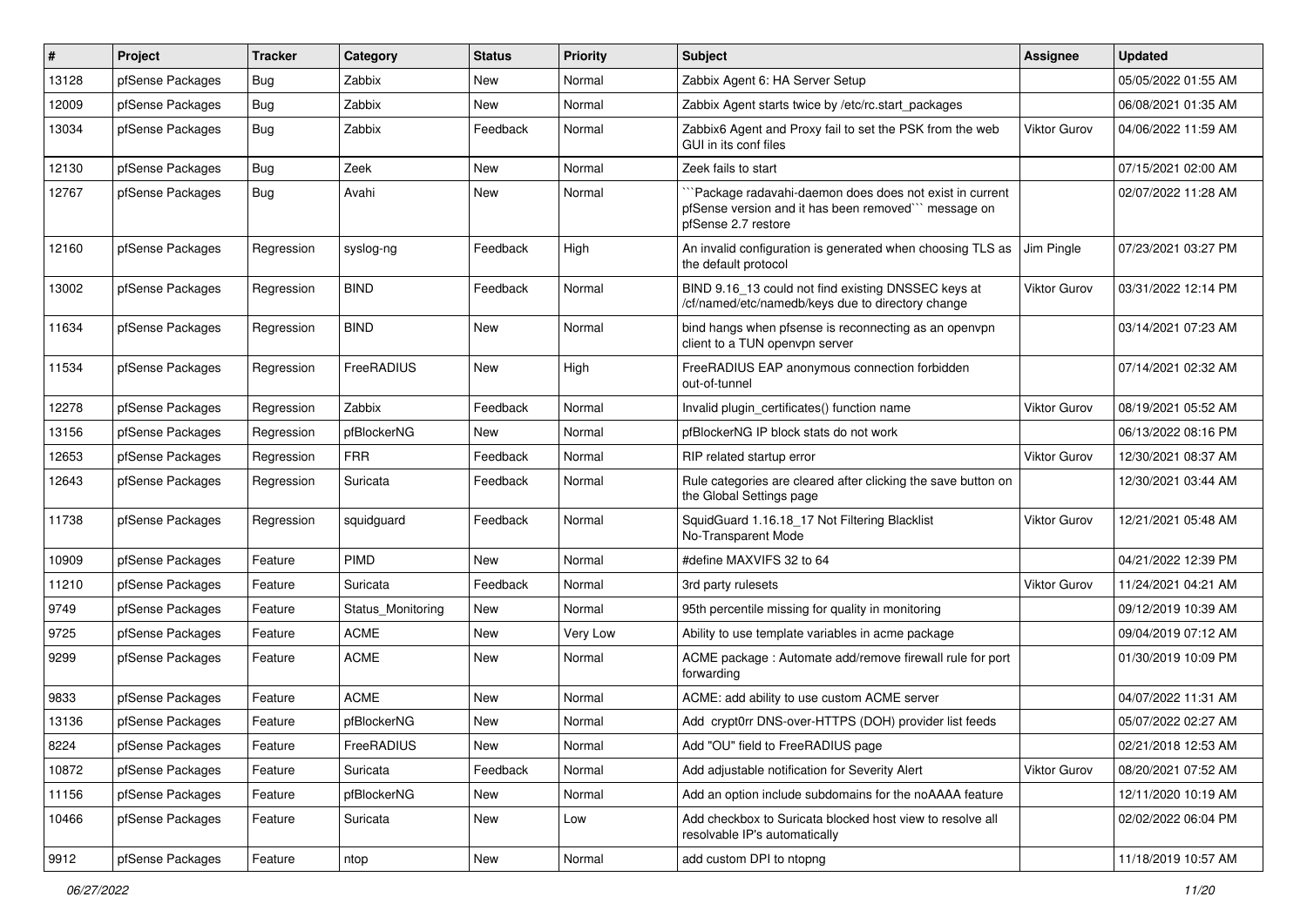| $\pmb{\#}$ | Project          | <b>Tracker</b> | Category               | <b>Status</b> | <b>Priority</b> | <b>Subject</b>                                                                                      | <b>Assignee</b>     | <b>Updated</b>      |
|------------|------------------|----------------|------------------------|---------------|-----------------|-----------------------------------------------------------------------------------------------------|---------------------|---------------------|
| 13135      | pfSense Packages | Feature        | pfBlockerNG            | New           | Normal          | Add dibdot DoH-IP-blocklists feeds                                                                  | <b>Viktor Gurov</b> | 05/08/2022 01:50 AM |
| 12097      | pfSense Packages | Feature        | pfBlockerNG            | <b>New</b>    | Normal          | Add dnsbl and geoip logs to system log                                                              |                     | 07/06/2021 01:25 PM |
| 13201      | pfSense Packages | Feature        | pfBlockerNG            | <b>New</b>    | Normal          | <b>Add FireHol Security IP Feeds</b>                                                                |                     | 05/23/2022 06:34 AM |
| 12465      | pfSense Packages | Feature        | haproxy                | <b>New</b>    | Normal          | Add forwardfor advanced usecases                                                                    |                     | 10/16/2021 07:35 PM |
| 12711      | pfSense Packages | Feature        | Telegraf               | <b>New</b>    | Normal          | Add InfluxDB V2 support                                                                             |                     | 01/21/2022 02:54 AM |
| 9798       | pfSense Packages | Feature        | pfBlockerNG            | <b>New</b>    | Normal          | add ipv4 and ipv6 dnscrypt-resolvers feeds                                                          |                     | 10/14/2021 09:48 AM |
| 11703      | pfSense Packages | Feature        | <b>FRR</b>             | <b>New</b>    | Normal          | add Krill and Routinator support BGP RPKI                                                           |                     | 03/18/2021 07:47 PM |
| 12860      | pfSense Packages | Feature        | New Package<br>Request | New           | Normal          | add mmc-utils package to all images                                                                 |                     | 02/24/2022 07:18 AM |
| 8099       | pfSense Packages | Feature        | Telegraf               | New           | Normal          | Add more configuration flexibility to Telegraf                                                      |                     | 08/13/2019 09:39 AM |
| 12285      | pfSense Packages | Feature        | Suricata               | In Progress   | Normal          | Add more EVE Logged Traffic protocols                                                               | <b>Viktor Gurov</b> | 08/20/2021 08:22 AM |
| 7686       | pfSense Packages | Feature        | haproxy                | <b>New</b>    | Normal          | Add option in HAProxy to configure SSL defaults based on<br>the Mozilla SSL Configuration Generator |                     | 08/16/2019 01:09 PM |
| 12329      | pfSense Packages | Feature        | Avahi                  | <b>New</b>    | Normal          | Add optional floating firewall rules for IPv4 and IPv6                                              |                     | 02/09/2022 04:43 PM |
| 10547      | pfSense Packages | Feature        | New Package<br>Request | <b>New</b>    | Normal          | Add package addrwatch. Addrwatch is like arpwatch but<br>works with ipv4 and ipv6                   |                     | 05/11/2020 09:20 AM |
| 9315       | pfSense Packages | Feature        | New Package<br>Request | New           | Normal          | Add Package: dnscrypt-proxy                                                                         |                     | 03/05/2021 02:38 AM |
| 8216       | pfSense Packages | Feature        | Telegraf               | <b>New</b>    | Normal          | Add prometheus output for telegraf                                                                  |                     | 09/09/2020 05:33 AM |
| 9044       | pfSense Packages | Feature        | New Package<br>Request | New           | Normal          | <b>Add SoftEther</b>                                                                                |                     | 11/02/2019 10:51 AM |
| 9721       | pfSense Packages | Feature        | Squid                  | Feedback      | Normal          | add squidclient -h 127.0.0.1 mgr:info output to Diagnostics /<br>Squid and status.php               | Viktor Gurov        | 04/22/2022 02:21 AM |
| 10600      | pfSense Packages | Feature        | pfBlockerNG            | New           | Normal          | Add support for pfBlockerNG "Action list" feature                                                   |                     | 08/10/2020 02:39 AM |
| 11879      | pfSense Packages | Feature        | <b>ACME</b>            | Feedback      | Normal          | Add support for SSL.com ACME server                                                                 | Jim Pingle          | 03/02/2022 02:03 PM |
| 12281      | pfSense Packages | Feature        | Nut                    | New           | Normal          | Add support for Telegram/Pushover notifications                                                     | <b>Viktor Gurov</b> | 01/24/2022 07:25 AM |
| 11931      | pfSense Packages | Feature        | <b>ACME</b>            | New           | Normal          | Add support for validating a domain's ownership via Google<br><b>Cloud Cloud DNS</b>                |                     | 02/15/2022 03:18 AM |
| 9238       | pfSense Packages | Feature        | New Package<br>Request | New           | Normal          | Add support for Zerotier                                                                            |                     | 05/17/2021 01:58 PM |
| 12882      | pfSense Packages | Feature        | pfBlockerNG            | Feedback      | Normal          | Add the option to specify CURLOPT_INTERFACE in<br>pfBlockerNG IPv4/IPv6 lists                       |                     | 03/24/2022 11:16 AM |
| 8161       | pfSense Packages | Feature        | FreeRADIUS             | New           | Very Low        | Add virtual server support to FreeRadius                                                            |                     | 12/05/2017 01:57 PM |
| 12859      | pfSense Packages | Feature        | Zabbix                 | New           | Normal          | Add Zabbix 6.0 LTS (agent and proxy) packages                                                       |                     | 02/23/2022 07:11 AM |
| 11410      | pfSense Packages | Feature        | New Package<br>Request | New           | Normal          | adding bpytop (former Bashtop)                                                                      |                     | 07/26/2021 12:33 PM |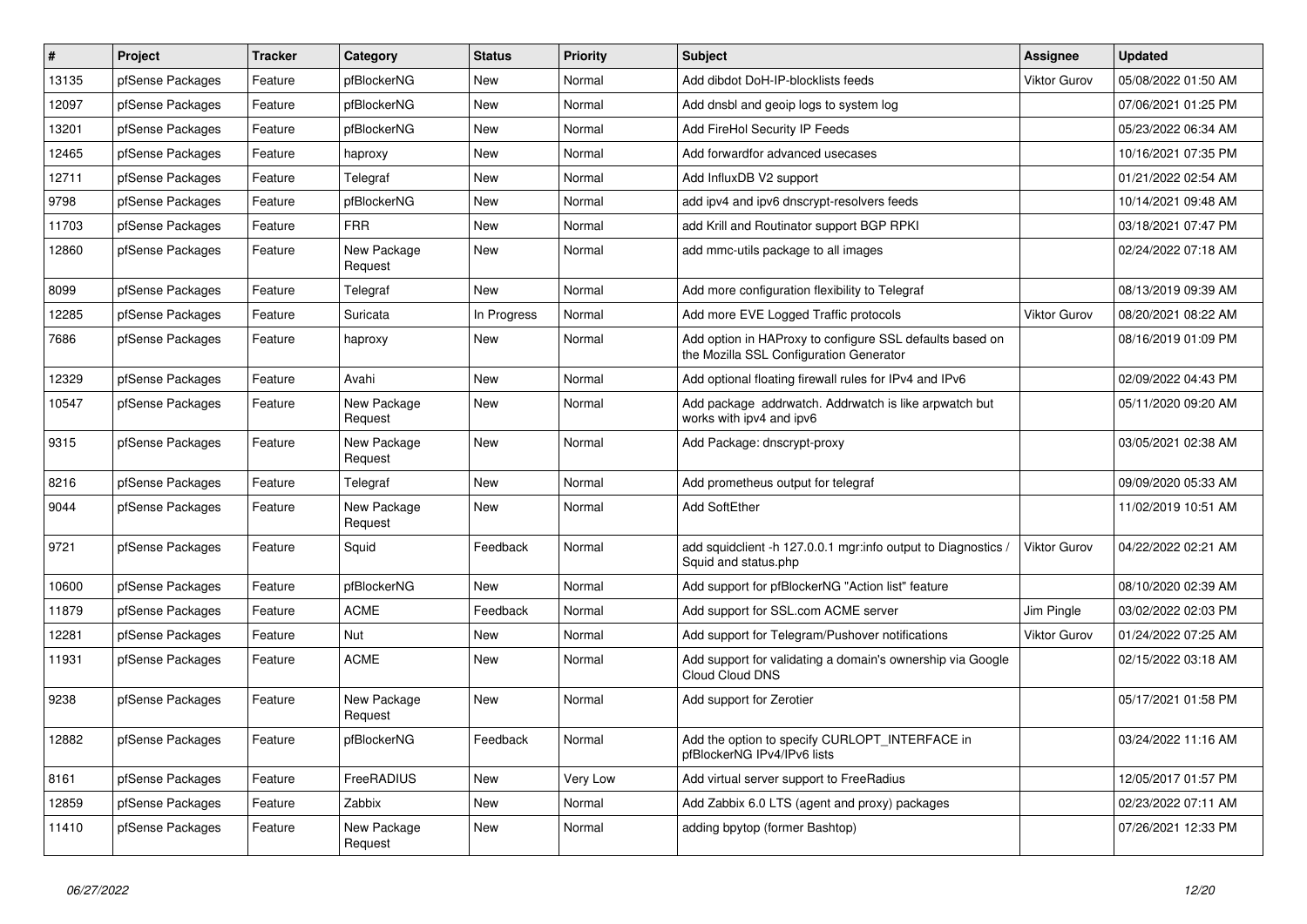| $\sharp$ | Project          | <b>Tracker</b> | Category                 | <b>Status</b>                 | Priority | Subject                                                                              | <b>Assignee</b>      | <b>Updated</b>      |
|----------|------------------|----------------|--------------------------|-------------------------------|----------|--------------------------------------------------------------------------------------|----------------------|---------------------|
| 12658    | pfSense Packages | Feature        | darkstat                 | New                           | Normal   | Adding prometheus metrics to darkstat                                                |                      | 05/27/2022 09:44 PM |
| 12736    | pfSense Packages | Feature        | pfBlockerNG              | <b>New</b>                    | Low      | Allow custom cron intervals                                                          |                      | 01/30/2022 08:55 PM |
| 7691     | pfSense Packages | Feature        | Squid                    | New                           | Normal   | Allow for custom icap services for squid                                             |                      | 08/24/2017 03:16 AM |
| 8769     | pfSense Packages | Feature        | FreeRADIUS               | <b>New</b>                    | Normal   | Allow FreeRADIUS users to change their own Passwords<br>and Pins                     |                      | 10/11/2018 11:34 AM |
| 10841    | pfSense Packages | Feature        | pfBlockerNG              | <b>New</b>                    | Normal   | Allow per Source/VLAN/Network individual black&whitelists                            |                      | 10/18/2020 07:42 AM |
| 10653    | pfSense Packages | Feature        | <b>FRR</b>               | <b>New</b>                    | Normal   | Allow to download frr status                                                         | Jim Pingle           | 06/11/2020 01:21 AM |
| 10377    | pfSense Packages | Feature        | FreeRADIUS               | <b>New</b>                    | Very Low | Allow usage of TOTP (Google-Authenticator) without PIN                               |                      | 03/30/2020 11:43 AM |
| 7902     | pfSense Packages | Feature        | OpenVPN Client<br>Export | <b>New</b>                    | Low      | allow vpn client export of other to be a blank field                                 |                      | 08/19/2019 03:33 PM |
| 9982     | pfSense Packages | Feature        | Squid                    | Feedback                      | Normal   | basic Idap auth TLS connection                                                       | Viktor Gurov         | 04/22/2022 02:21 AM |
| 10472    | pfSense Packages | Feature        | Suricata                 | <b>New</b>                    | Low      | Blocked host alert table break out by timestamp and type to<br>allow sorting by date |                      | 04/17/2020 12:46 PM |
| 11890    | pfSense Packages | Feature        | New Package<br>Request   | <b>New</b>                    | Normal   | Browser-based "clientless" VPN                                                       |                      | 05/05/2021 07:26 AM |
| 7608     | pfSense Packages | Feature        | FreeRADIUS               | <b>New</b>                    | Very Low | Captive Portal amount of traffic Account + Free<br>Radius+Mysql                      |                      | 05/28/2017 09:08 AM |
| 13063    | pfSense Packages | Feature        | Cellular                 | <b>Pull Request</b><br>Review | Normal   | Cellular package shall support more modems and NMEA<br>port                          |                      | 05/06/2022 02:38 PM |
| 9916     | pfSense Packages | Feature        | <b>BIND</b>              | Feedback                      | Normal   | Check allow-transfer in custom option when the zone is<br>slave                      |                      | 04/21/2022 12:40 PM |
| 13137    | pfSense Packages | Feature        | pfBlockerNG              | New                           | Normal   | ckuethe/doh-blocklist.txt add to DoH feeds                                           |                      | 05/07/2022 02:39 AM |
| 6470     | pfSense Packages | Feature        | New Package<br>Request   | <b>New</b>                    | Normal   | CloudFlare Integration Module                                                        |                      | 08/13/2019 01:23 PM |
| 8279     | pfSense Packages | Feature        | pfBlockerNG              | <b>New</b>                    | Normal   | Consider adding a new option to the Rule Order                                       |                      | 08/20/2019 09:00 AM |
| 6022     | pfSense Packages | Feature        | New Package<br>Request   | New                           | Normal   | Consider MLVPN for bonded VPN                                                        |                      | 01/30/2021 05:24 PM |
| 12909    | pfSense Packages | Feature        | Suricata                 | New                           | Normal   | Convert Suricata GeoIP Lookup feature on ALERTS tab to<br>use local GeoIP2 database  | Viktor Gurov         | 03/07/2022 08:28 AM |
| 10462    | pfSense Packages | Feature        | <b>LCDProc</b>           | <b>Pull Request</b><br>Review | Normal   | <b>CPU Temp Screen</b>                                                               |                      | 11/29/2021 08:28 AM |
| 11573    | pfSense Packages | Feature        | New Package<br>Request   | New                           | Normal   | <b>Custom Commands</b>                                                               |                      | 03/16/2021 07:28 PM |
| 13200    | pfSense Packages | Feature        | pfBlockerNG              | New                           | Normal   | <b>Custom DNS Servers for Alert settings</b>                                         |                      | 05/23/2022 06:16 AM |
| 13044    | pfSense Packages | Feature        | Mail report              | New                           | Normal   | Customized reporting                                                                 |                      | 04/11/2022 09:22 AM |
| 13198    | pfSense Packages | Feature        | pfBlockerNG              | New                           | Normal   | Dark Theme Styling issues - Alerts White bar                                         |                      | 05/23/2022 06:05 AM |
| 12573    | pfSense Packages | Feature        | New Package<br>Request   | New                           | Normal   | Dashboard widget with external connection map                                        | aleksei<br>prokofiev | 12/07/2021 07:38 AM |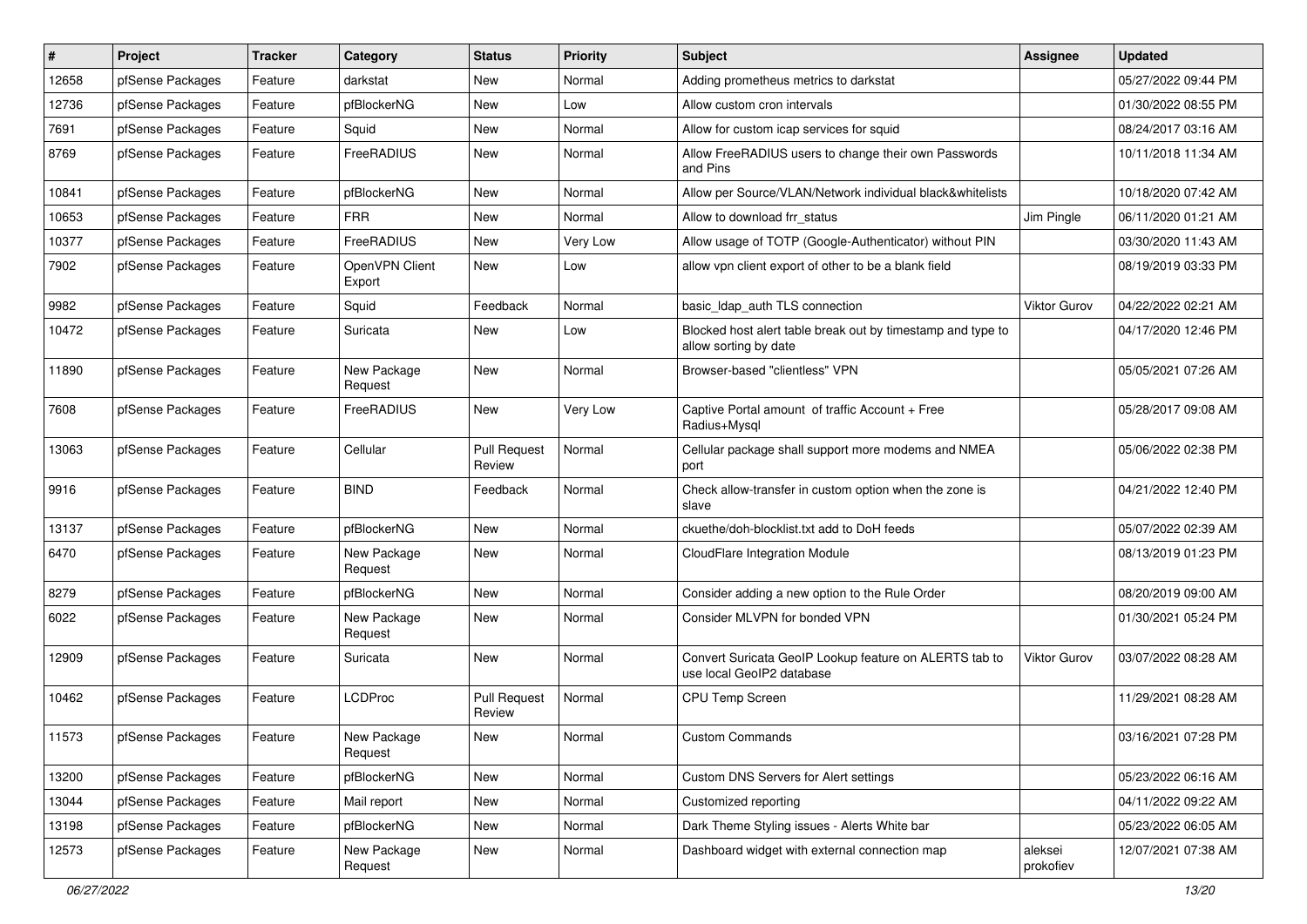| $\#$  | <b>Project</b>   | <b>Tracker</b> | Category                 | <b>Status</b>                 | <b>Priority</b> | <b>Subject</b>                                                                                                                     | <b>Assignee</b>     | <b>Updated</b>      |
|-------|------------------|----------------|--------------------------|-------------------------------|-----------------|------------------------------------------------------------------------------------------------------------------------------------|---------------------|---------------------|
| 10160 | pfSense Packages | Feature        | New Package<br>Request   | New                           | Normal          | Dedicated Maxmind GeoIP package including license<br>registration                                                                  |                     | 01/03/2020 10:31 PM |
| 13195 | pfSense Packages | Feature        | pfBlockerNG              | <b>New</b>                    | Normal          | Dedicated website for Feed mangement - Community<br>Driven                                                                         |                     | 05/23/2022 05:22 AM |
| 8836  | pfSense Packages | Feature        | FreeRADIUS               | <b>New</b>                    | Normal          | Define Idap group vlan assignment in users file                                                                                    |                     | 08/26/2018 07:53 AM |
| 11092 | pfSense Packages | Feature        | pfBlockerNG              | <b>New</b>                    | Normal          | Detecting DNS tunneling                                                                                                            |                     | 11/21/2020 04:53 AM |
| 8232  | pfSense Packages | Feature        | haproxy                  | <b>New</b>                    | Normal          | different ssl options based on the sni name                                                                                        |                     | 01/30/2019 10:36 AM |
| 6789  | pfSense Packages | Feature        | Squid                    | <b>New</b>                    | Normal          | disgest Idap auth                                                                                                                  |                     | 08/13/2019 09:57 AM |
| 13138 | pfSense Packages | Feature        | pfBlockerNG              | <b>New</b>                    | Normal          | DNS over HTTPS/TLS Blocking should be removed from<br>SafeSearch                                                                   |                     | 05/07/2022 02:52 AM |
| 11099 | pfSense Packages | Feature        | pfBlockerNG              | New                           | Normal          | DNSBL blocking by schedule                                                                                                         |                     | 11/25/2020 12:12 AM |
| 11295 | pfSense Packages | Feature        | pfBlockerNG              | Feedback                      | Normal          | DNSBL IDN support                                                                                                                  | <b>Viktor Gurov</b> | 09/10/2021 11:33 AM |
| 7903  | pfSense Packages | Feature        | New Package<br>Request   | New                           | Normal          | Duo ssh package                                                                                                                    |                     | 01/16/2021 12:44 AM |
| 11963 | pfSense Packages | Feature        | <b>FRR</b>               | <b>New</b>                    | Normal          | Dynamically change OSPF interface costs on selected<br>interfaces on CARP event                                                    |                     | 05/26/2021 04:13 AM |
| 12308 | pfSense Packages | Feature        | New Package<br>Request   | New                           | Normal          | Dynamicaly Update Firewall Aliases from OpenVPN LDAP<br>Group membership of the connected user                                     |                     | 08/27/2021 12:51 AM |
| 10242 | pfSense Packages | Feature        | New Package<br>Request   | <b>New</b>                    | Normal          | E2guardian Web filtering package                                                                                                   | <b>Viktor Gurov</b> | 05/30/2022 10:40 AM |
| 11567 | pfSense Packages | Feature        | Mail report              | New                           | Normal          | Email report add a note filed request                                                                                              |                     | 02/27/2021 03:44 PM |
| 9704  | pfSense Packages | Feature        | FreeRADIUS               | New                           | Normal          | Enable filter username                                                                                                             |                     | 08/27/2019 12:07 PM |
| 9545  | pfSense Packages | Feature        | <b>FRR</b>               | New                           | Normal          | Enable MULTIPATH in FRR                                                                                                            | Jim Pingle          | 09/18/2020 12:52 PM |
| 10871 | pfSense Packages | Feature        | FreeRADIUS               | Feedback                      | Normal          | Extra time period counters for SQL backend                                                                                         | <b>Viktor Gurov</b> | 04/22/2022 02:19 AM |
| 7449  | pfSense Packages | Feature        | OpenVPN Client<br>Export | New                           | Normal          | feature request for openypn-client-export package, add the<br>support for openvpn up and down script, for mapping<br>network drive |                     | 08/06/2019 05:06 PM |
| 13199 | pfSense Packages | Feature        | pfBlockerNG              | <b>New</b>                    | Normal          | Feed groups should not have the first listing in the group bar                                                                     |                     | 05/23/2022 06:03 AM |
| 11026 | pfSense Packages | Feature        | FreeRADIUS               | New                           | Low             | Feedback on Packages - FreeRADIUS package                                                                                          |                     | 11/02/2020 07:21 AM |
| 11227 | pfSense Packages | Feature        | pfBlockerNG              | New                           | Normal          | Feeds update                                                                                                                       |                     | 01/07/2021 12:11 AM |
| 11178 | pfSense Packages | Feature        | Filer                    | New                           | Normal          | Filer do not ask what to do with previous filename                                                                                 |                     | 12/31/2020 02:45 AM |
| 8031  | pfSense Packages | Feature        | FreeRADIUS               | New                           | Normal          | FreeRADIUS copy entry function                                                                                                     |                     | 08/16/2019 01:01 PM |
| 4506  | pfSense Packages | Feature        | FreeRADIUS               | New                           | Normal          | FreeRADIUS groups/hunt groups                                                                                                      |                     | 03/10/2015 08:51 PM |
| 10908 | pfSense Packages | Feature        | FreeRADIUS               | Feedback                      | Normal          | FreeRADIUS server certificate not using full CA chain                                                                              | Viktor Gurov        | 04/22/2022 02:19 AM |
| 11206 | pfSense Packages | Feature        | <b>FRR</b>               | <b>Pull Request</b><br>Review | Normal          | <b>FRR 7.5</b>                                                                                                                     | Jim Pingle          | 01/08/2021 12:47 PM |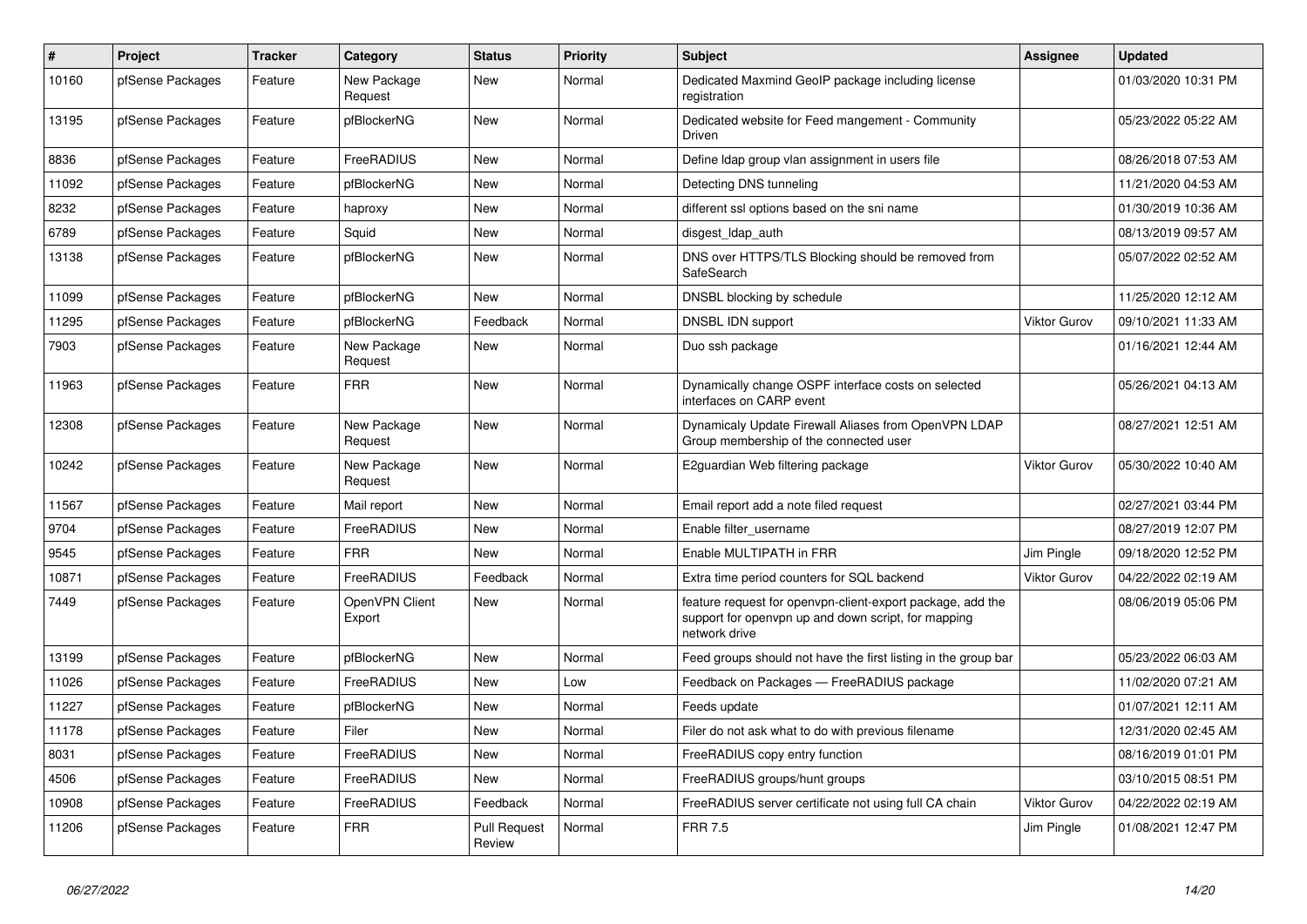| $\pmb{\#}$ | Project          | <b>Tracker</b> | Category               | <b>Status</b> | <b>Priority</b> | <b>Subject</b>                                                                   | <b>Assignee</b>       | <b>Updated</b>      |
|------------|------------------|----------------|------------------------|---------------|-----------------|----------------------------------------------------------------------------------|-----------------------|---------------------|
| 12889      | pfSense Packages | Feature        | <b>FRR</b>             | New           | Normal          | FRR GUI add set ipv6 next-hop global                                             |                       | 03/02/2022 06:10 AM |
| 10789      | pfSense Packages | Feature        | <b>FRR</b>             | Feedback      | Normal          | FRR integrated configuration and hitless reloads                                 | Jim Pingle            | 01/20/2021 11:16 PM |
| 11130      | pfSense Packages | Feature        | <b>FRR</b>             | Feedback      | Normal          | FRR RIP support                                                                  | Jim Pingle            | 12/31/2021 04:19 PM |
| 9141       | pfSense Packages | Feature        | <b>FRR</b>             | New           | Very Low        | FRR xmlrpc                                                                       | Jim Pingle            | 11/26/2018 07:49 AM |
| 8547       | pfSense Packages | Feature        | New Package<br>Request | New           | Normal          | fwknop Port Knocking Package                                                     |                       | 02/08/2021 12:17 PM |
| 12292      | pfSense Packages | Feature        | Suricata               | Feedback      | Normal          | GeoIP look on the Alerts, Blocked and Files pages                                | <b>Viktor Gurov</b>   | 08/23/2021 08:16 AM |
| 11266      | pfSense Packages | Feature        | AutoConfigBackup       | New           | Very Low        | Give an option to list restore point in "reverse" order/latest at<br>the top.    |                       | 01/19/2021 06:58 PM |
| 4503       | pfSense Packages | Feature        | New Package<br>Request | New           | Normal          | GNUGateKeeper H.323 Proxy Package                                                |                       | 08/27/2019 02:54 AM |
| 13039      | pfSense Packages | Feature        | <b>AWS VPC</b>         | New           | Normal          | Handle transit gateway VPNs in the AWS VPN wizard                                |                       | 04/11/2022 07:31 AM |
| 8982       | pfSense Packages | Feature        | haproxy                | New           | Normal          | HAproxy ACL support for map in configuration UI                                  |                       | 06/25/2019 01:49 AM |
| 8869       | pfSense Packages | Feature        | haproxy                | New           | Normal          | HAproxy should use RFC 7919 DH parameter files                                   |                       | 10/17/2018 10:46 AM |
| 10779      | pfSense Packages | Feature        | haproxy                | Feedback      | Normal          | HAProxy SSL/TLS Compatibility Mode                                               | <b>Viktor Gurov</b>   | 04/22/2022 02:20 AM |
| 9077       | pfSense Packages | Feature        | haproxy                | New           | Normal          | haproxy UI: Add seperator lines                                                  |                       | 10/29/2018 06:06 AM |
| 8121       | pfSense Packages | Feature        | haproxy                | New           | Normal          | haproxy, allow to generate backends even they don't seem<br>to be used           |                       | 11/23/2017 04:04 AM |
| 10796      | pfSense Packages | Feature        | Cellular               | Feedback      | Normal          | Huawei ME909u-521 support                                                        |                       | 04/21/2022 12:40 PM |
| 13096      | pfSense Packages | Feature        | Snort                  | Feedback      | Normal          | Improve robustness of Snort Rules Update Log size<br>limitation logic            | <b>Bill Meeks</b>     | 04/25/2022 12:22 PM |
| 11837      | pfSense Packages | Feature        | <b>FRR</b>             | <b>New</b>    | Low             | Increase field length of FRR Networks in Access Lists and<br><b>Prefix Lists</b> |                       | 04/22/2021 07:10 AM |
| 10831      | pfSense Packages | Feature        | New Package<br>Request | New           | Very Low        | Integration of nntp-proxy into pfsense                                           |                       | 08/13/2020 09:09 AM |
| 12358      | pfSense Packages | Feature        | pfBlockerNG            | New           | Normal          | IP List Copy/Import/Export                                                       |                       | 09/09/2021 01:56 PM |
| 13246      | pfSense Packages | Feature        | iperf                  | New           | Normal          | iperf3 service controls do not work                                              |                       | 06/05/2022 06:51 PM |
| 10297      | pfSense Packages | Feature        | <b>FreeRADIUS</b>      | Assigned      | Normal          | IPv6 user attributes                                                             |                       | 04/21/2022 12:39 PM |
| 6651       | pfSense Packages | Feature        | <b>FRR</b>             | Feedback      | Normal          | Loopback interfaces                                                              | Christian<br>McDonald | 12/25/2021 02:42 PM |
| 9648       | pfSense Packages | Feature        | haproxy                | New           | Very Low        | Multiple node Sync HAProxy configuration to backup CARP<br>members via XMLRPC.   |                       | 07/25/2019 10:04 AM |
| 9973       | pfSense Packages | Feature        | <b>NRPE</b>            | New           | Normal          | Nagios NRPE package isn't IPv6 capable                                           |                       | 12/20/2019 03:15 PM |
| 11138      | pfSense Packages | Feature        | FreeRADIUS             | <b>New</b>    | Normal          | new WebGUI checkboxes needed                                                     |                       | 12/07/2020 08:28 AM |
| 12656      | pfSense Packages | Feature        | New Package<br>Request | <b>New</b>    | Normal          | <b>NextDNS</b>                                                                   |                       | 01/31/2022 01:50 AM |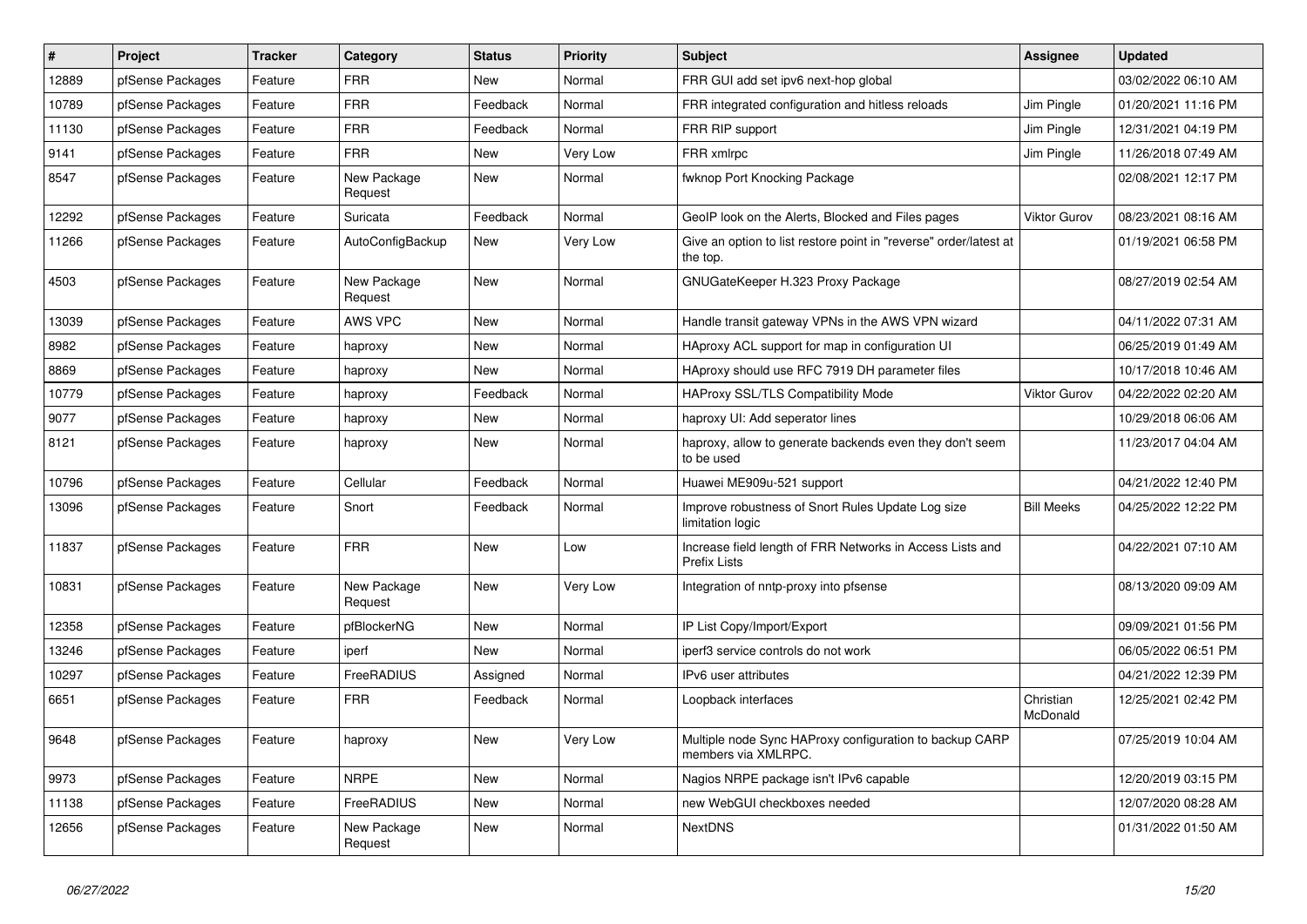| $\pmb{\#}$ | Project          | <b>Tracker</b> | Category                 | <b>Status</b>                 | <b>Priority</b> | <b>Subject</b>                                                                                  | <b>Assignee</b>     | <b>Updated</b>      |
|------------|------------------|----------------|--------------------------|-------------------------------|-----------------|-------------------------------------------------------------------------------------------------|---------------------|---------------------|
| 5174       | pfSense Packages | Feature        | <b>NRPE</b>              | New                           | Normal          | nrpe: check_sensors doesnt work, missing Imsensors                                              |                     | 11/15/2015 12:49 AM |
| 7000       | pfSense Packages | Feature        | ntop                     | <b>New</b>                    | Normal          | ntopng historical data needs to be reworked                                                     |                     | 01/14/2017 09:20 AM |
| 8517       | pfSense Packages | Feature        | New Package<br>Request   | <b>New</b>                    | Normal          | OpenConnect client                                                                              |                     | 08/13/2019 10:01 AM |
| 8148       | pfSense Packages | Feature        | OpenVPN Client<br>Export | <b>New</b>                    | Very Low        | OpenVPN - Output Windows Client .MSI Installer for GPO<br>deployment                            |                     | 11/30/2017 01:24 PM |
| 7699       | pfSense Packages | Feature        | OpenVPN Client<br>Export | <b>New</b>                    | Normal          | OpenVPN Client Export - Default Gateway                                                         |                     | 08/19/2019 03:32 PM |
| 9085       | pfSense Packages | Feature        | OpenVPN Client<br>Export | <b>New</b>                    | Low             | OpenVPN connect/disconnect scripts                                                              |                     | 08/13/2019 09:15 AM |
| 10570      | pfSense Packages | Feature        | OpenVPN Client<br>Export | <b>New</b>                    | Very Low        | OpenVPN Export for iOS should use .ovpn12 for certs and<br>private key                          |                     | 05/19/2020 10:12 AM |
| 11165      | pfSense Packages | Feature        | OpenVPN Client<br>Export | <b>New</b>                    | Very Low        | OpenVPN Exporter - Allow for name customization                                                 |                     | 07/10/2021 12:58 PM |
| 13284      | pfSense Packages | Feature        | FreeRADIUS               | <b>New</b>                    | Normal          | Option to define "Issuer" in OPT configuration.                                                 | Jakob<br>Nordgarden | 06/19/2022 12:10 PM |
| 11749      | pfSense Packages | Feature        | pfBlockerNG              | <b>New</b>                    | Normal          | Option to disable NAT rule creation                                                             |                     | 04/06/2021 11:45 PM |
| 13160      | pfSense Packages | Feature        | Status Monitoring        | <b>Pull Request</b><br>Review | Normal          | Option to sort monitoring graph views                                                           |                     | 05/13/2022 12:06 PM |
| 9616       | pfSense Packages | Feature        | New Package<br>Request   | <b>New</b>                    | Normal          | Package for Docs                                                                                |                     | 03/26/2020 06:34 AM |
| 12932      | pfSense Packages | Feature        | pfBlockerNG              | <b>New</b>                    | High            | pfblockerng per user whitelist                                                                  |                     | 03/11/2022 11:08 AM |
| 11209      | pfSense Packages | Feature        | pfBlockerNG              | New                           | Normal          | pfBlockerNG soft blocking                                                                       |                     | 01/01/2021 02:07 PM |
| 12918      | pfSense Packages | Feature        | pfBlockerNG              | <b>New</b>                    | Normal          | pfBlockerNG-devel changes from xmlrpc sync do not take<br>effect immediately                    |                     | 03/07/2022 02:29 PM |
| 11260      | pfSense Packages | Feature        | pfBlockerNG              | New                           | Normal          | pfBlockerNG: predefined ASN groups for Google, Facebook,<br>Apple, etc with useful selections   |                     | 01/18/2021 03:46 PM |
| 11827      | pfSense Packages | Feature        | <b>ACME</b>              | <b>New</b>                    | Normal          | Please include acme deploy folder/scripts                                                       |                     | 03/06/2022 04:31 AM |
| 11163      | pfSense Packages | Feature        | <b>ACME</b>              | <b>Pull Request</b><br>Review | Normal          | Preferred Chain option                                                                          |                     | 10/18/2021 09:10 AM |
| 11826      | pfSense Packages | Feature        | <b>ACME</b>              | <b>New</b>                    | Normal          | Preserve acme SAN Method parameters for new cert<br>creations                                   |                     | 04/20/2021 02:02 PM |
| 6176       | pfSense Packages | Feature        | OpenVPN Client<br>Export | New                           | Normal          | Privilege for OpenVPN Client Export                                                             |                     | 10/05/2020 07:33 AM |
| 13197      | pfSense Packages | Feature        | pfBlockerNG              | New                           | Normal          | Put a Single donation link and a proper patreon lin in the<br>pfBlocker Support Banner / Widget |                     | 05/23/2022 05:35 AM |
| 12179      | pfSense Packages | Feature        | qemu-guest-agent         | New                           | Normal          | QEMU package                                                                                    |                     | 07/30/2021 08:02 AM |
| 13196      | pfSense Packages | Feature        | pfBlockerNG              | New                           | Normal          | remove NoVirusThanks feed                                                                       |                     | 05/23/2022 06:05 AM |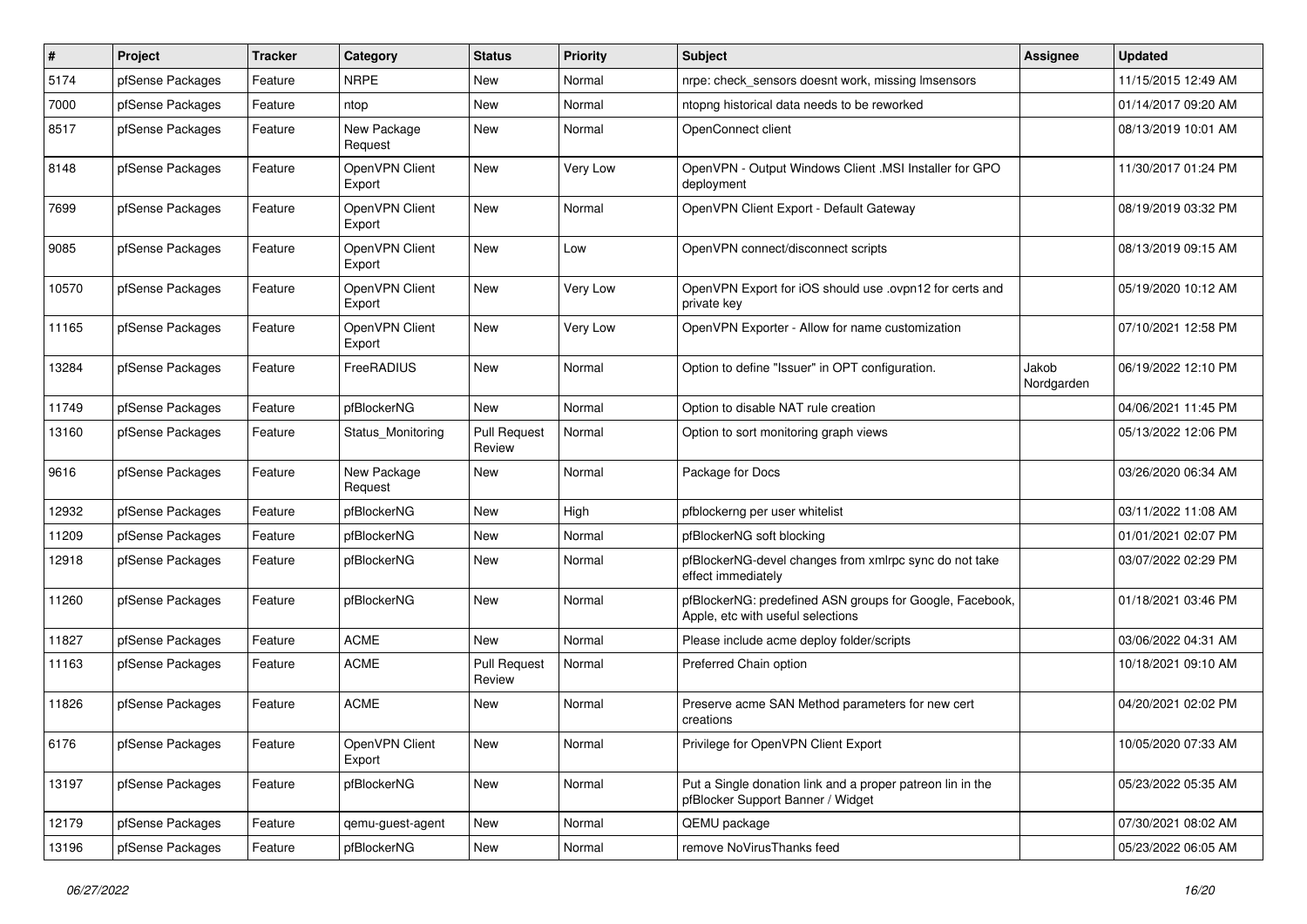| $\sharp$ | Project          | <b>Tracker</b> | Category                 | <b>Status</b> | <b>Priority</b> | <b>Subject</b>                                                           | <b>Assignee</b>     | <b>Updated</b>      |
|----------|------------------|----------------|--------------------------|---------------|-----------------|--------------------------------------------------------------------------|---------------------|---------------------|
| 10347    | pfSense Packages | Feature        | OpenVPN Client<br>Export | New           | Normal          | Request to add pull-filter                                               |                     | 07/29/2020 08:11 AM |
| 11823    | pfSense Packages | Feature        | <b>FRR</b>               | New           | Normal          | Route handling enhancements                                              |                     | 04/19/2021 06:23 PM |
| 12963    | pfSense Packages | Feature        | Nmap                     | Feedback      | Normal          | Run nmap scans in the background                                         | Jim Pingle          | 06/06/2022 06:55 PM |
| 11155    | pfSense Packages | Feature        | pfBlockerNG              | Feedback      | Normal          | SafeSearch AAAA                                                          | Viktor Gurov        | 02/05/2021 04:54 AM |
| 11248    | pfSense Packages | Feature        | squidguard               | Feedback      | Normal          | SafeSearch update                                                        | <b>Viktor Gurov</b> | 01/28/2021 10:01 AM |
| 3424     | pfSense Packages | Feature        | New Package<br>Request   | New           | Normal          | <b>SCEP</b> server                                                       |                     | 08/13/2019 10:02 AM |
| 13179    | pfSense Packages | Feature        | pfBlockerNG              | New           | High            | Search based on CIDR                                                     |                     | 05/17/2022 09:45 AM |
| 9700     | pfSense Packages | Feature        | Squid                    | Feedback      | Normal          | Secure Squid HTTPS Proxy                                                 |                     | 01/25/2022 06:39 PM |
| 13292    | pfSense Packages | Feature        | <b>ACME</b>              | New           | Normal          | Separator                                                                |                     | 06/21/2022 12:06 PM |
| 12789    | pfSense Packages | Feature        | <b>ACME</b>              | New           | Very Low        | Show expiration date of certificates in the ACME package<br>list         |                     | 02/14/2022 09:20 AM |
| 9852     | pfSense Packages | Feature        | Suricata                 | Feedback      | Normal          | show File-Store directory listing                                        | Viktor Gurov        | 08/20/2021 07:52 AM |
| 12369    | pfSense Packages | Feature        | Mail report              | New           | Low             | Skip If No Content issue                                                 |                     | 09/14/2021 06:40 AM |
| 11411    | pfSense Packages | Feature        | New Package<br>Request   | New           | Normal          | Smokeping as a default latency measurement tool                          |                     | 02/12/2021 09:29 PM |
| 11579    | pfSense Packages | Feature        | Snort                    | New           | Normal          | Snort alerts or blocks trigger notifications                             |                     | 03/01/2021 03:26 AM |
| 6831     | pfSense Packages | Feature        | Snort                    | New           | Normal          | Snort does not support aliases containing FQDN                           |                     | 07/11/2020 12:51 PM |
| 9289     | pfSense Packages | Feature        | Snort                    | New           | Normal          | Snort enable react                                                       |                     | 03/16/2019 09:04 PM |
| 7535     | pfSense Packages | Feature        | Snort                    | New           | Normal          | Snort messages filling System / General. Should have its<br>own log.     |                     | 02/18/2019 05:29 PM |
| 7414     | pfSense Packages | Feature        | Snort                    | <b>New</b>    | Normal          | snort needs automated refresh on ip change                               |                     | 08/20/2019 08:55 AM |
| 7683     | pfSense Packages | Feature        | New Package<br>Request   | New           | Low             | Splunk Universal Forwarder Package                                       |                     | 08/19/2019 02:54 PM |
| 10541    | pfSense Packages | Feature        | Squid                    | Feedback      | Normal          | Squid failover and load balancing                                        | <b>Viktor Gurov</b> | 01/14/2021 07:34 AM |
| 9774     | pfSense Packages | Feature        | Squid                    | New           | Normal          | Squid logs / remote logs                                                 |                     | 04/17/2020 06:18 AM |
| 11200    | pfSense Packages | Feature        | Squid                    | New           | Normal          | Squid reverse proxy + multiple ssl certificates                          |                     | 12/31/2020 03:50 AM |
| 9762     | pfSense Packages | Feature        | Squid                    | Feedback      | Normal          | Squid Reverse Proxy Change redir domain(s) to use regex                  |                     | 04/21/2022 12:40 PM |
| 5646     | pfSense Packages | Feature        | Squid                    | New           | Normal          | Squid3 package Authentication Method: Kerberos/AD                        |                     | 02/18/2019 05:34 PM |
| 11784    | pfSense Packages | Feature        | squidguard               | New           | Normal          | squidguard auto update blacklist option                                  |                     | 04/06/2021 01:53 AM |
| 10865    | pfSense Packages | Feature        | squidguard               | New           | Normal          | squidGuard lacks options to send traffic action logs to syslog<br>server |                     | 09/05/2020 01:21 AM |
| 12491    | pfSense Packages | Feature        | squidguard               | New           | Normal          | squidguard: allow multiple regex                                         |                     | 10/28/2021 03:30 PM |
| 10358    | pfSense Packages | Feature        | <b>FRR</b>               | New           | Very Low        | <b>Stage FRR Configuration Changes</b>                                   |                     | 03/19/2020 06:48 AM |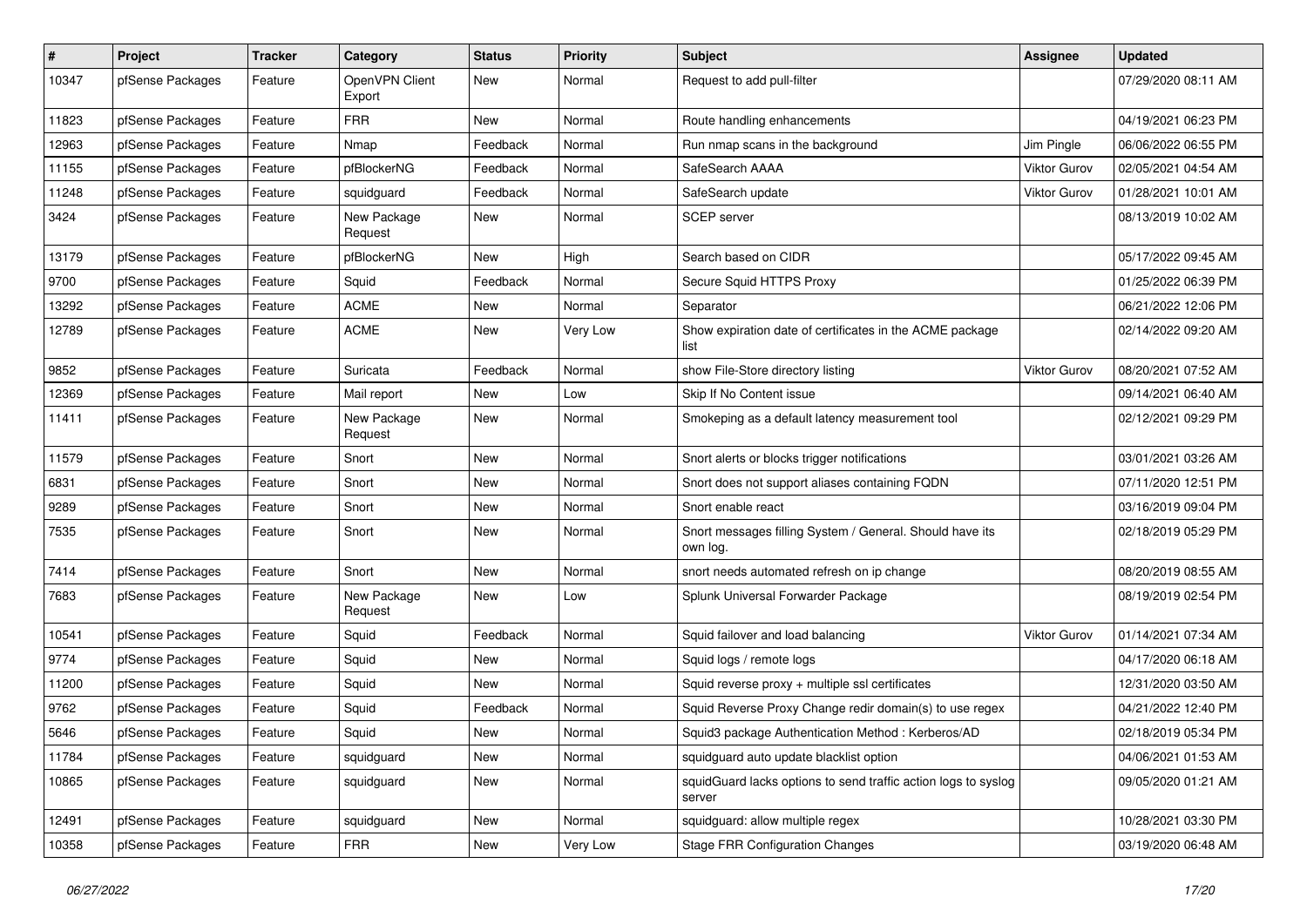| #     | Project          | <b>Tracker</b> | Category               | <b>Status</b>                 | <b>Priority</b> | <b>Subject</b>                                                                                                | Assignee              | <b>Updated</b>      |
|-------|------------------|----------------|------------------------|-------------------------------|-----------------|---------------------------------------------------------------------------------------------------------------|-----------------------|---------------------|
| 9599  | pfSense Packages | Feature        | haproxy                | New                           | Normal          | Support for "peers" in HAproxy                                                                                |                       | 06/25/2019 01:47 AM |
| 6555  | pfSense Packages | Feature        | New Package<br>Request | New                           | Normal          | Support IEEE 1588                                                                                             |                       | 08/13/2019 01:40 PM |
| 8199  | pfSense Packages | Feature        | <b>BIND</b>            | New                           | Normal          | Support reordering and/or sort alphabetically across BIND<br>package                                          |                       | 12/12/2017 02:05 AM |
| 4928  | pfSense Packages | Feature        | squidguard             | New                           | Normal          | Surftool - New Package to turn squidguard groups(/acls) on<br>or off                                          |                       | 08/13/2019 09:57 AM |
| 12748 | pfSense Packages | Feature        | Suricata               | New                           | Normal          | Suricata blocked page timestamp breakout to it's own<br>sortable column                                       |                       | 02/01/2022 12:06 PM |
| 8985  | pfSense Packages | Feature        | Suricata               | New                           | Normal          | Suricata: allow configuration for external/internal additional<br>storage                                     |                       | 11/13/2019 10:07 AM |
| 11301 | pfSense Packages | Feature        | <b>FRR</b>             | Feedback                      | Normal          | Switch FRR to use default rc file as a service control base                                                   | Jim Pingle            | 01/28/2021 09:35 AM |
| 12502 | pfSense Packages | Feature        | syslog-ng              | New                           | Normal          | Syslog-ng Configuration Library (scl) missing                                                                 |                       | 11/02/2021 06:06 PM |
| 8230  | pfSense Packages | Feature        | Telegraf               | New                           | Normal          | telegraf automatic input plugins configuration for enabled<br>pfsense package                                 |                       | 02/18/2019 05:23 PM |
| 9046  | pfSense Packages | Feature        | Telegraf               | New                           | High            | telegraf feature request                                                                                      |                       | 02/18/2019 03:38 PM |
| 12462 | pfSense Packages | Feature        | Telegraf               | <b>Pull Request</b><br>Review | Normal-package  | Telegraf: Add "devfs" to ignore fs                                                                            | Offstage Roller       | 10/18/2021 09:03 AM |
| 13207 | pfSense Packages | Feature        | pfBlockerNG            | New                           | Normal          | The feed column on the Alerts page is confusing                                                               |                       | 05/24/2022 04:56 AM |
| 10818 | pfSense Packages | Feature        | New Package<br>Request | New                           | Normal          | <b>UDP Broadcast Relay</b>                                                                                    |                       | 05/31/2022 02:13 AM |
| 10739 | pfSense Packages | Feature        | haproxy                | Feedback                      | Normal          | Update HAproxy-devel package to 2.2 and HAproxy to 2.0                                                        | Viktor Gurov          | 10/03/2021 03:53 PM |
| 12525 | pfSense Packages | Feature        | WireGuard              | New                           | Normal          | WireGuard Tunnel restore configuration                                                                        | Christian<br>McDonald | 11/17/2021 07:15 AM |
| 12513 | pfSense Packages | Feature        | WireGuard              | New                           | Normal          | WireGuard Utilization Status (Beyond Active Connection)                                                       | Christian<br>McDonald | 12/22/2021 08:40 PM |
| 12526 | pfSense Packages | Feature        | WireGuard              | New                           | Normal          | <b>WireGuard Widget</b>                                                                                       | Christian<br>McDonald | 11/17/2021 07:15 AM |
| 7367  | pfSense Packages | Feature        | Squid                  | New                           | Normal          | <b>Wizard for Squid</b>                                                                                       |                       | 03/14/2017 01:59 PM |
| 12812 | pfSense Packages | Feature        | arpwatch               | New                           | Normal          | Would it be helpful if the FreeBSD net-mgmt/arpwatch port<br>had an option to use mail/dma for mail delivery? |                       | 02/16/2022 06:09 PM |
| 8146  | pfSense Packages | Feature        | <b>BIND</b>            | New                           | Normal          | Zone Domain Records more powerfull for BIND Zones                                                             |                       | 08/13/2019 09:39 AM |
| 12520 | pfSense Packages | Feature        | Squid                  | New                           | High            | [Squid] - Allow or Deny Mappings from IP/Host/GeoIP<br>sources                                                |                       | 11/12/2021 02:13 PM |
| 9200  | pfSense Packages | Todo           | <b>ACME</b>            | New                           | Normal          | Add DNS support for Google domain to Acme manager                                                             | Jim Pingle            | 02/15/2022 03:16 AM |
| 12427 | pfSense Packages | Todo           | haproxy                | New                           | Normal          | ha-proxy: action order in the GUI is not keeped in the<br>resulting ha-proxy configuration                    |                       | 10/06/2021 07:02 AM |
| 7411  | pfSense Packages | Todo           | ladvd                  | New                           | Low             | LADVD Devices not wide enough                                                                                 |                       | 10/22/2017 05:04 AM |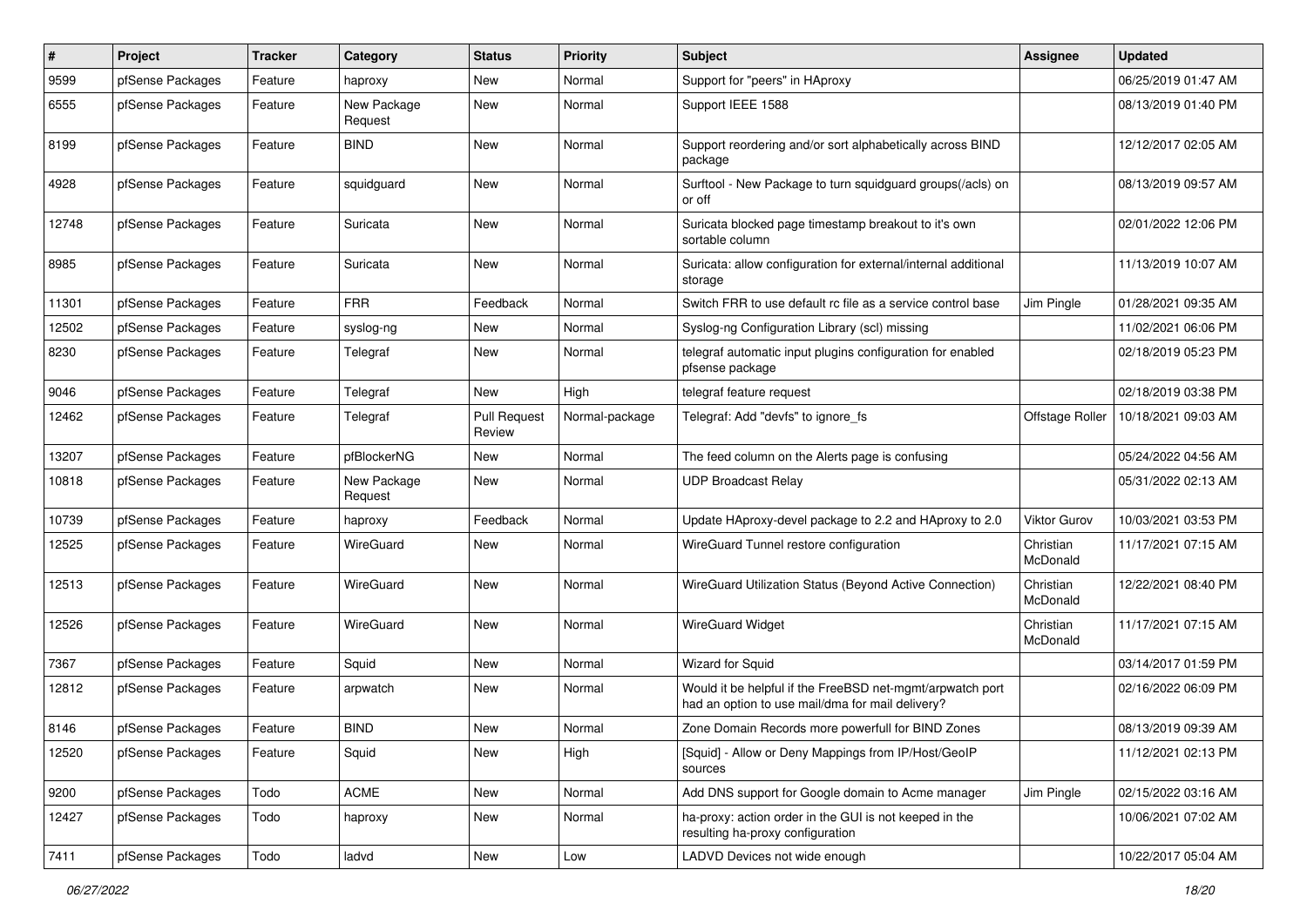| $\sharp$ | Project          | <b>Tracker</b> | Category                     | <b>Status</b>                 | <b>Priority</b> | <b>Subject</b>                                                                             | <b>Assignee</b>     | <b>Updated</b>      |
|----------|------------------|----------------|------------------------------|-------------------------------|-----------------|--------------------------------------------------------------------------------------------|---------------------|---------------------|
| 12351    | pfSense Packages | Todo           | pfBlockerNG                  | Feedback                      | Normal          | Remove non-functional feeds                                                                | <b>Viktor Gurov</b> | 02/04/2022 02:29 PM |
| 12865    | pfSense Packages | Todo           | <b>RRD Summary</b>           | Feedback                      | Normal          | <b>RRD Summary improvements</b>                                                            | <b>Viktor Gurov</b> | 03/04/2022 12:20 PM |
| 13255    | pfSense Packages | Todo           | OpenVPN Client<br>Export     | <b>New</b>                    | Normal          | Set PKCS#12 algorithm when exporting OpenVPN ZIP or<br>Windows bundles                     | Jim Pingle          | 06/08/2022 10:37 AM |
| 12717    | pfSense Packages | Todo           | Squid                        | New                           | Normal          | Squid 5.x Branch                                                                           |                     | 01/25/2022 06:24 PM |
| 6752     | pfSense Packages | Todo           | <b>Status Traffic Totals</b> | New                           | Low             | Traffic Totals Data Summary Graph                                                          | Jared Dillard       | 11/08/2017 08:58 AM |
| 12354    | pfSense Packages | Todo           | haproxy                      | Feedback                      | High            | Update haproxy-devel to mitigate CVE-2021-40346                                            | <b>Viktor Gurov</b> | 05/12/2022 08:50 AM |
| 12806    | pfSense Packages | Todo           | node exporter                | New                           | Normal          | Update node exporter to 1.3.1                                                              |                     | 02/15/2022 05:26 PM |
| 13306    | pfSense Packages | Todo           | <b>Nut</b>                   | New                           | Normal          | Update NUT to version 2.8.0 to match FreeBSD Packages                                      | Denny Page          | 06/27/2022 10:45 AM |
| 12162    | pfSense Docs     | Todo           | Products                     | New                           | Normal          | Add "usb reset" as possible solution for non-booting flash<br>drives on the SG-1100        |                     | 10/07/2021 02:19 PM |
| 12457    | pfSense Docs     | Todo           | Packages                     | <b>New</b>                    | Very Low        | Add UPS Configuration Recipes for apcupsd and nut UPS<br>Packages with Common Brand Units  |                     | 10/18/2021 08:37 AM |
| 12980    | pfSense Docs     | Todo           | OpenVPN                      | Feedback                      | Normal          | Add warnings against OpenVPN Shared Key mode                                               | Jim Pingle          | 03/24/2022 02:11 PM |
| 12214    | pfSense Docs     | Todo           | General                      | New                           | Low             | Connect to WebGui.                                                                         |                     | 08/05/2021 04:39 AM |
| 13236    | pfSense Docs     | Todo           | Products                     | New                           | Normal          | Document link speed limitations with igc and ix on<br>6100/4100                            |                     | 05/31/2022 05:53 PM |
| 13020    | pfSense Docs     | Todo           | <b>Firewall Rules</b>        | <b>New</b>                    | Normal          | easyrule command documentation should document<br>permissible wildcards                    | Jim Pingle          | 04/04/2022 08:01 AM |
| 12402    | pfSense Docs     | Todo           | Configuration                | New                           | Normal          | Feedback on Configuration - Advanced Configuration<br>Options - Notifications              |                     | 09/24/2021 12:46 AM |
| 11471    | pfSense Docs     | Todo           | Development                  | <b>New</b>                    | Low             | Feedback on Development - Developing Packages                                              | Jim Pingle          | 02/19/2021 02:52 PM |
| 12268    | pfSense Docs     | Todo           | <b>Firewall Rules</b>        | <b>New</b>                    | Normal          | Feedback on Firewall — Aliases                                                             |                     | 08/17/2021 12:55 AM |
| 12770    | pfSense Docs     | Todo           | <b>Firewall Rules</b>        | <b>Pull Request</b><br>Review | Normal          | Feedback on Firewall — Configuring firewall rules                                          |                     | 06/27/2022 07:42 AM |
| 12237    | pfSense Docs     | Todo           | Hardware                     | <b>New</b>                    | Normal          | Feedback on Hardware - Hardware Tuning and<br>Troubleshooting                              |                     | 08/10/2021 03:13 AM |
| 12659    | pfSense Docs     | Todo           | Hardware                     | New                           | Normal          | Feedback on Hardware - Hardware Tuning and<br>Troubleshooting - Flow Control for ix        |                     | 01/16/2022 10:22 AM |
| 12411    | pfSense Docs     | Todo           | <b>High Availability</b>     | New                           | Normal          | Feedback on High Availability - pfSense XML-RPC Config<br><b>Sync Overview</b>             |                     | 09/29/2021 10:39 AM |
| 11648    | pfSense Docs     | Todo           | Packages                     | <b>New</b>                    | Normal          | Feedback on Packages - AWS VPC Wizard - pfSense<br><b>Plus Configuration Details</b>       |                     | 03/10/2021 06:30 AM |
| 11944    | pfSense Docs     | Todo           | Packages                     | <b>New</b>                    | Normal          | Feedback on Packages - FRR Package - Bidirectional<br><b>Forwarding Detection</b>          |                     | 05/21/2021 12:57 AM |
| 12395    | pfSense Docs     | Todo           | Packages                     | New                           | Normal          | Feedback on Packages - FRR Package - Border<br>Gateway Protocol - BGP Required Information |                     | 09/21/2021 04:32 PM |